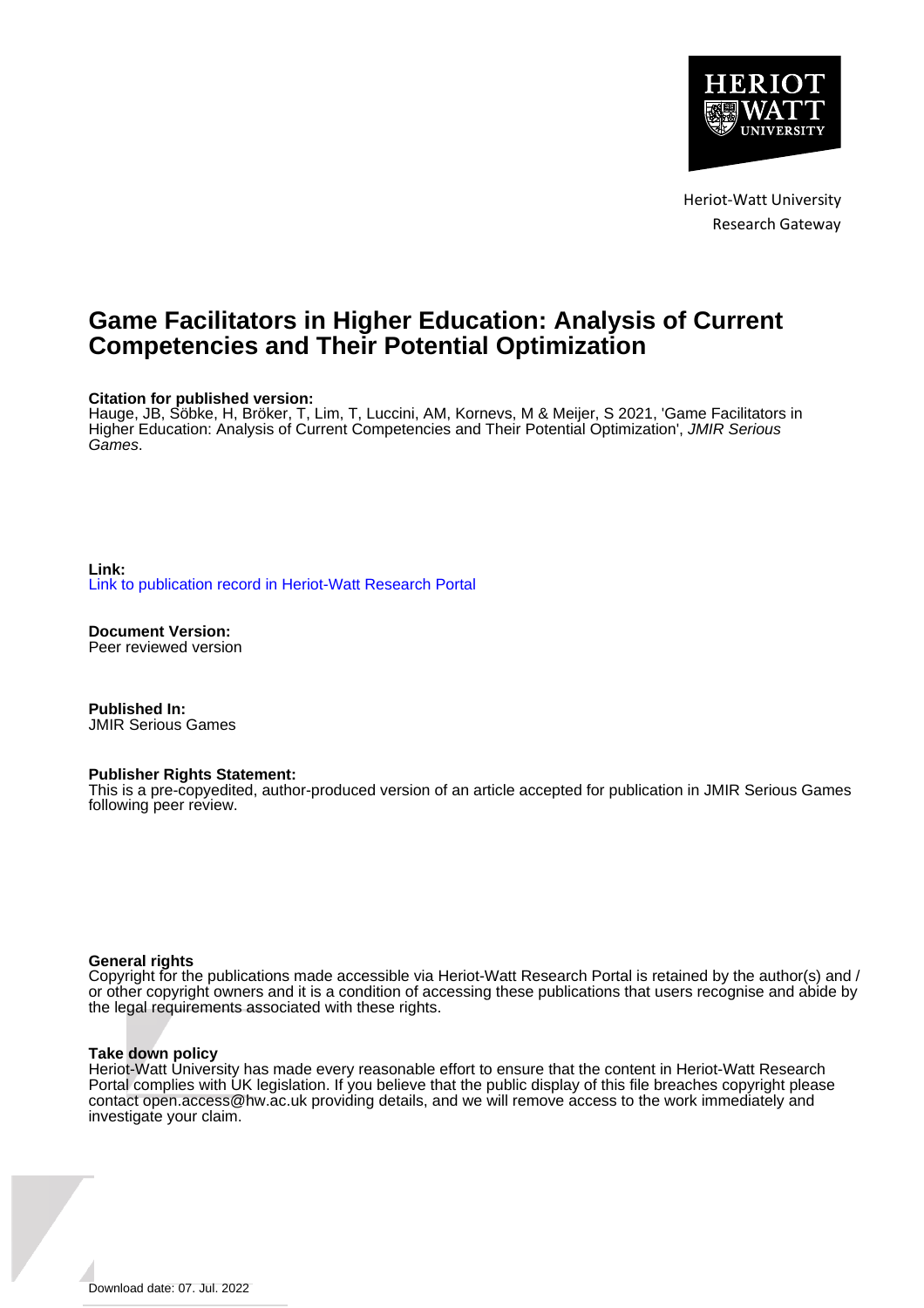

# **Game Facilitators in Higher Education: Analysis of Current Competencies and Their Potential Optimization**

Jannicke Baalsrud Hauge, Heinrich Söbke, Thomas Bröker, Theodore Lim, Angelo Marco Luccini, Maksims Kornevs, Sebastiaan Meijer

> Submitted to: JMIR Serious Games on: November 03, 2020

**Disclaimer: © The authors. All rights reserved.** This is a privileged document currently under peer-review/community review. Authors have provided JMIR Publications with an exclusive license to publish this preprint on it's website for review purposes only. While the final peer-reviewed paper may be licensed under a CC BY license on publication, at this stage authors and publisher expressively prohibit redistribution of this draft paper other than for review purposes.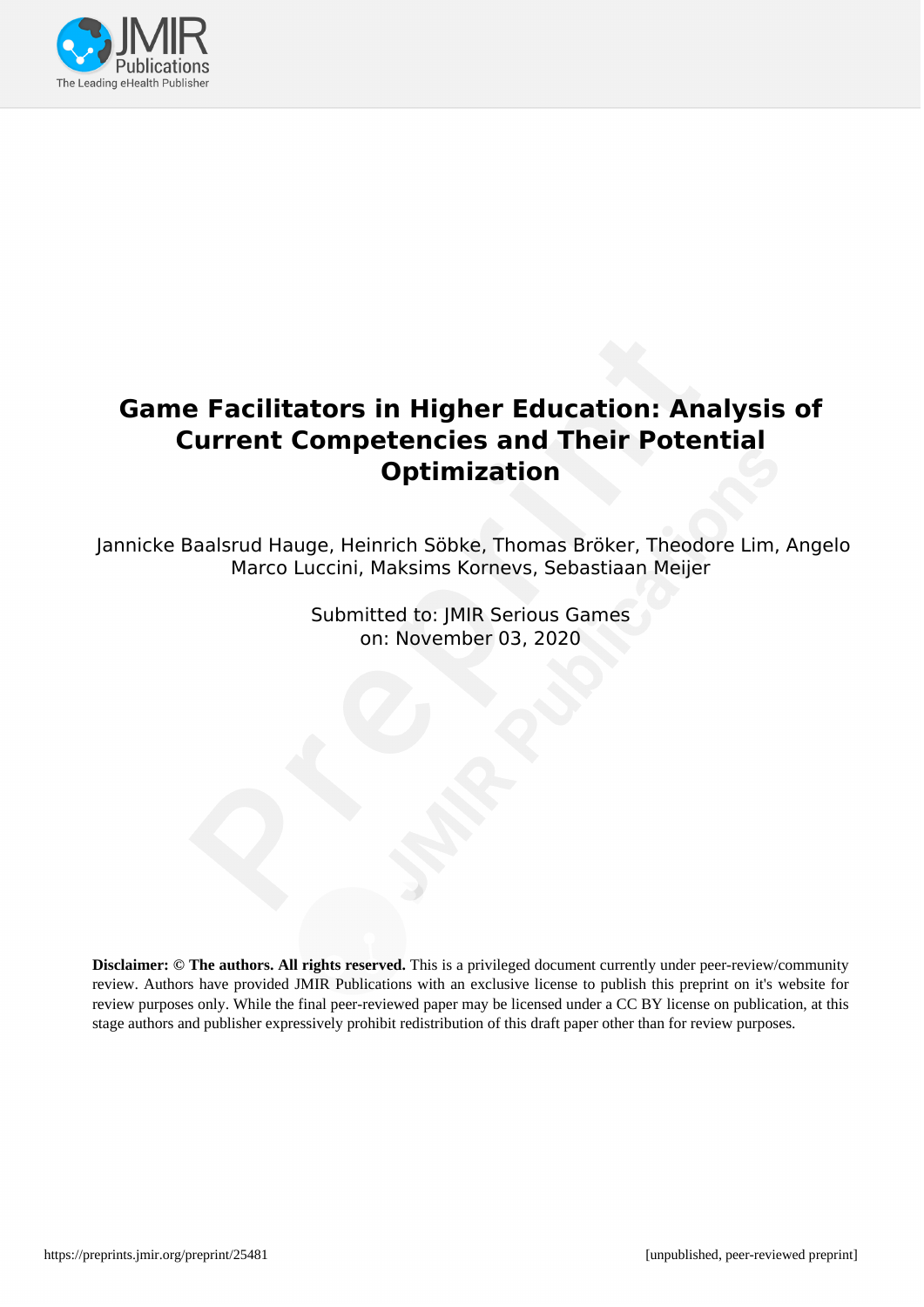# *Table of Contents*

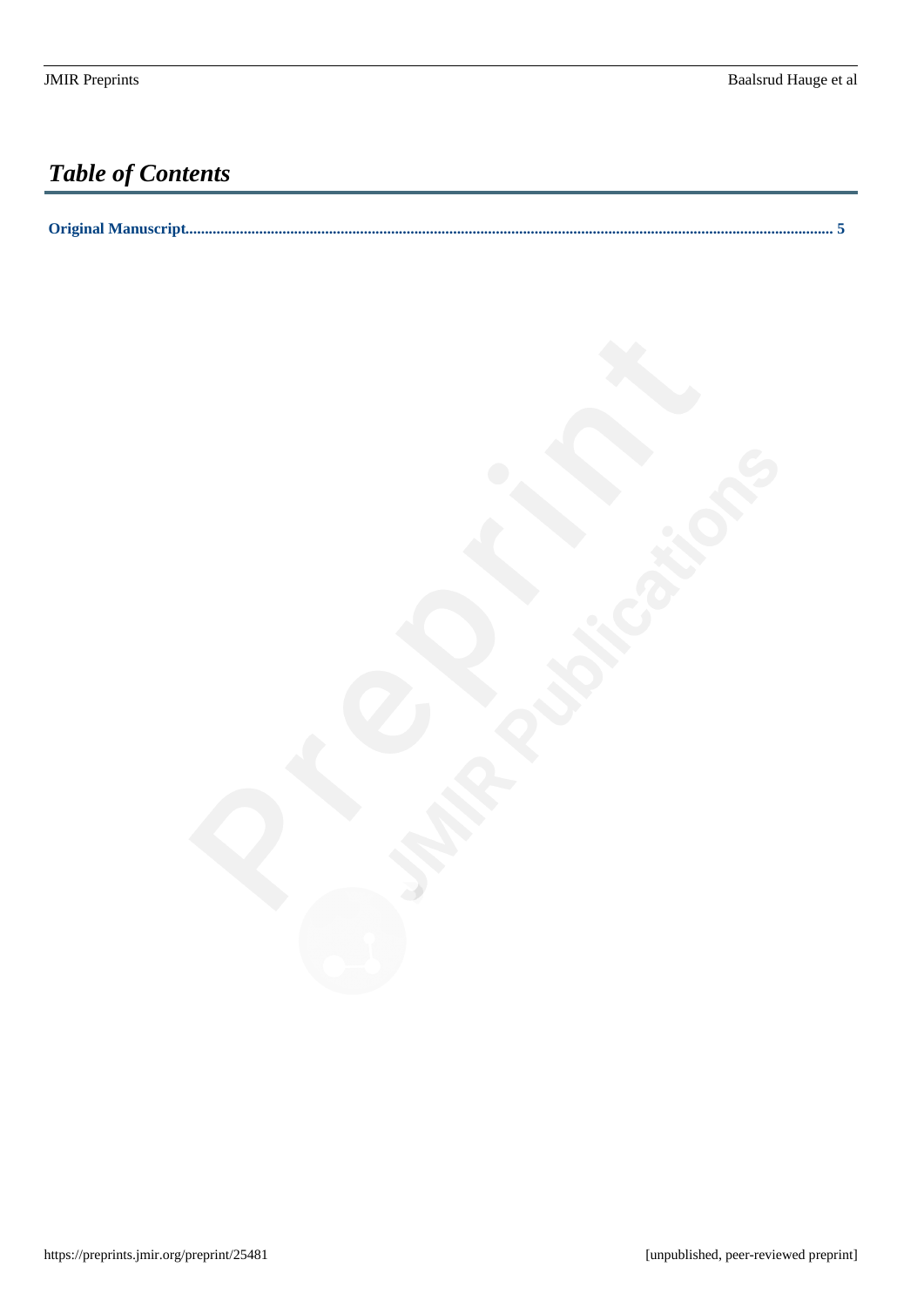# Game Facilitators in Higher Education: Analysis of Current Competencies and Their Potential Optimization

Jannicke Baalsrud Hauge<sup>1, 2\*</sup> PhD; Heinrich Söbke<sup>3\*</sup> PhD; Thomas Bröker<sup>4\*</sup> PhD; Theodore Lim<sup>5\*</sup>; Angelo Marco Luccini<sup>6\*</sup>; Maksims Kornevs<sup>7\*</sup> PhD; Sebastiaan Meijer<sup>7\*</sup> PhD

 ${}^{1}$ BIBA – Bremer Institut für Produktion und Logistik GmbH Bremen DE KTH Royal Institute of Technology Södertalje SE Bauhaus-Universität Weimar Weimar DE Nuremberg Tech Nuremberg DE Heriot Watt University Edinburgh GB Succubus Interactive Nantes FR KTH Royal Institute of Technology Stockholm SE \* these authors contributed equally

#### **Corresponding Author:**

Heinrich Söbke PhD Bauhaus-Universität Weimar Goetheplatz 7/8 Weimar **DE** 

## *Abstract*

**Background:** Serious games are often said to be a powerful learning tool in higher education. The games used are often facilitated, and literature indicates that the success of the players' learning outcomes depends on the facilitators' competencies. Facilitators in most commercially offered game-based training have undergone specific instruction, but for facilitators in higher education, this is hardly documented. We therefore assume, that the latter is not the case.

**Objective:** This article presents a study addressing the actual competencies of occasional game facilitators and their possible perceived competency deficits.

**Methods:** As the authors have many years of experience as facilitators themselves, the authors defined requirements for the role of the occasional game facilitator. Based on these results, guided interviews with additional occasional game facilitators were conducted (N=4). Thereafter, an online questionnaire based on existing competency models, was answered by occasional game facilitators (N=30).

**Results:** The measurements primarily determine (i) Which competencies are particularly needed by the facilitator and what are training needs for the facilitator? (ii) What do current training courses for occasional game facilitators in higher education look like? (iii) How do the competencies of occasional game facilitators differ from other competencies?

**Conclusions:** The results show on the one hand the characteristics of the competences which game facilitators require and on the other hand a considerable demand for specific formal training. Thus, the study contributes to the further development of a competency model for game facilitators and consequently to the enhancement of serious games' efficiency.

(JMIR Preprints 03/11/2020:25481) DOI: https://doi.org/10.2196/preprints.25481

#### **Preprint Settings**

1) Would you like to publish your submitted manuscript as preprint?

◆ Please make my preprint PDF available to anyone at any time (recommended).

Please make my preprint PDF available only to logged-in users; I understand that my title and abstract will remain visible to all users. Only make the preprint title and abstract visible.

- No, I do not wish to publish my submitted manuscript as a preprint.
- 2) If accepted for publication in a JMIR journal, would you like the PDF to be visible to the public?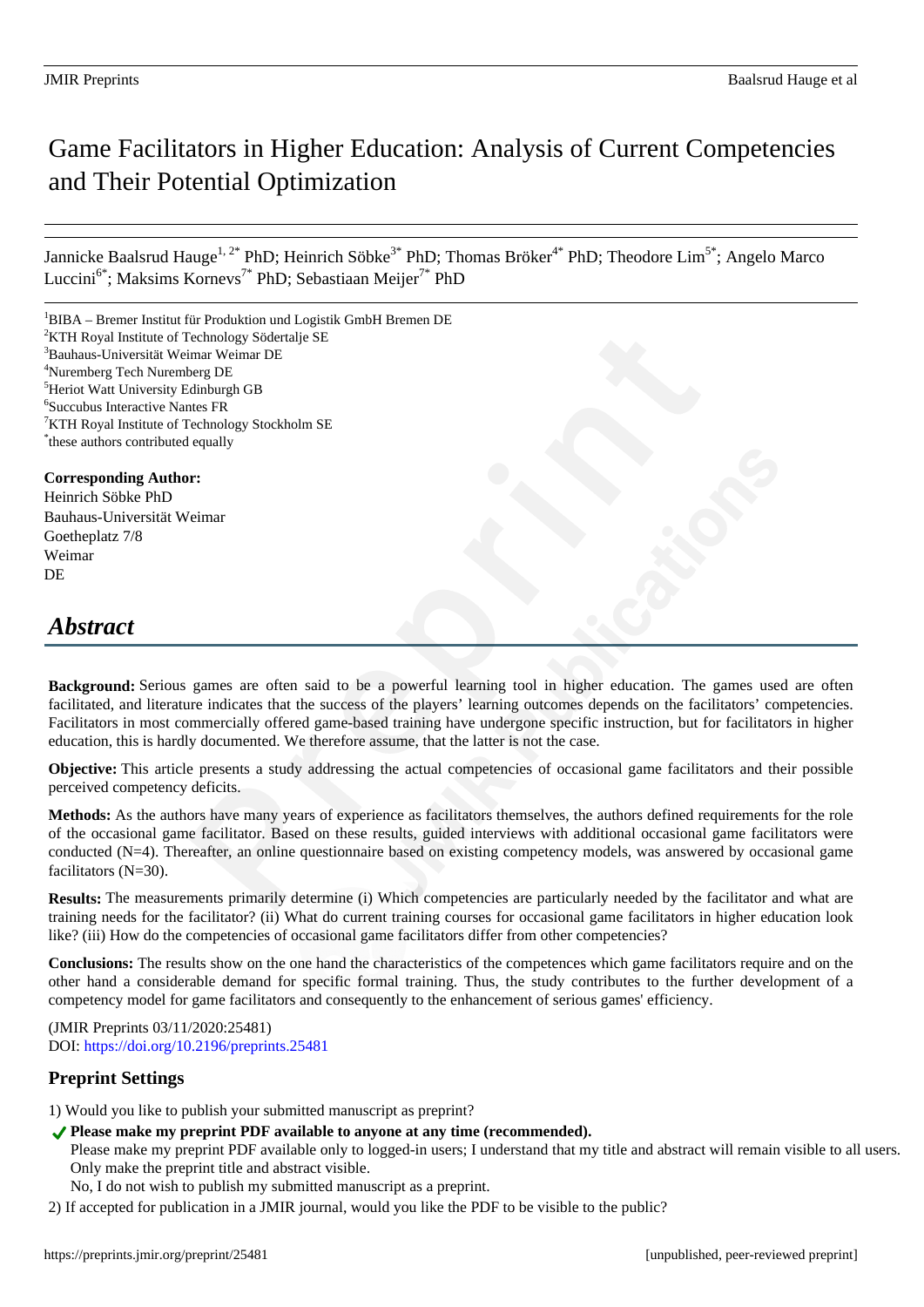#### ◆ Yes, please make my accepted manuscript PDF available to anyone at any time (Recommended).

Yes, but please make my accepted manuscript PDF available only to logged-in users; I understand that the title and abstract will remain v Yes, but only make the title and abstract visible (see Important note, above). I understand that if I later pay to participate in <a href="http://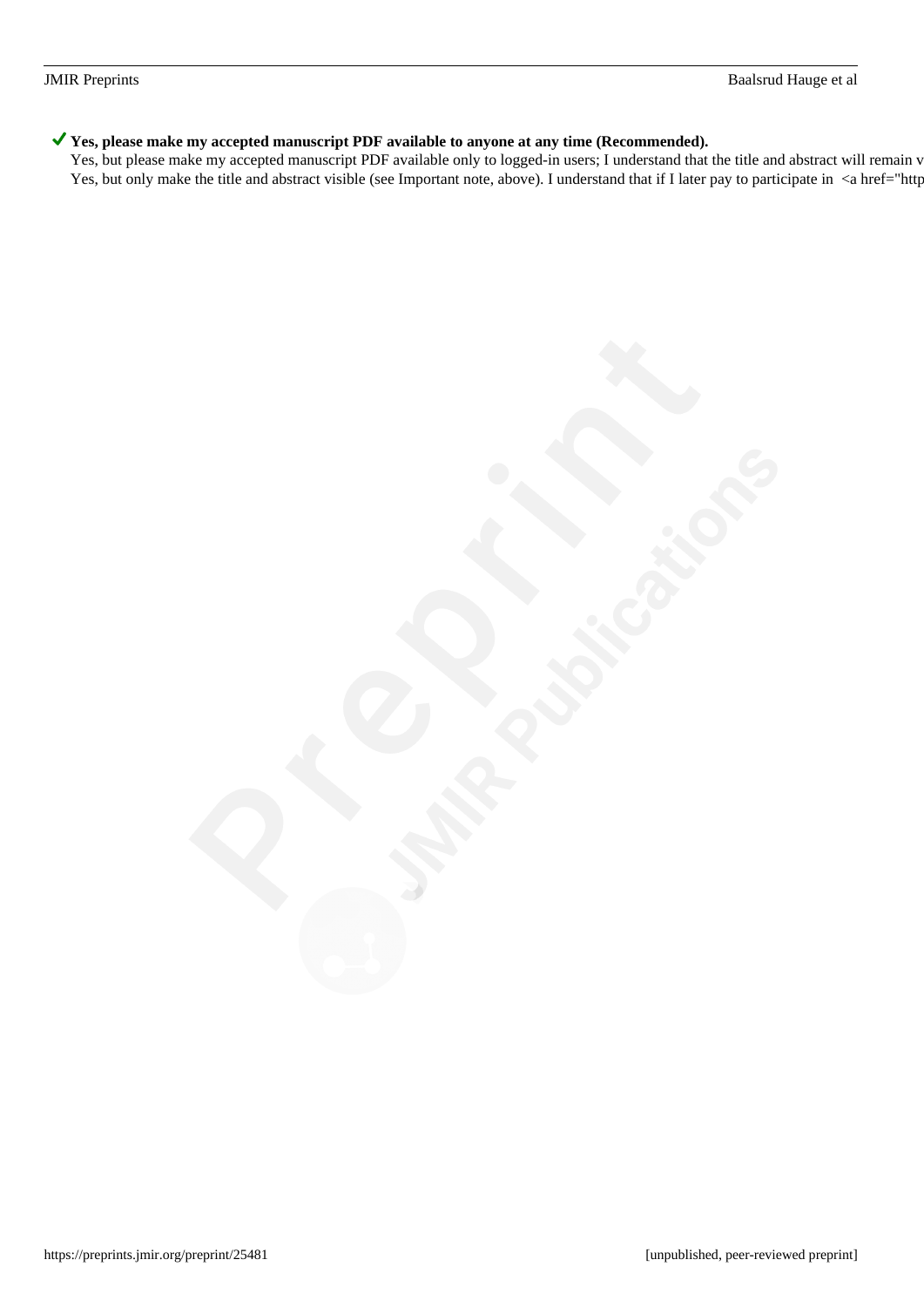# <span id="page-5-0"></span>**Original Manuscript**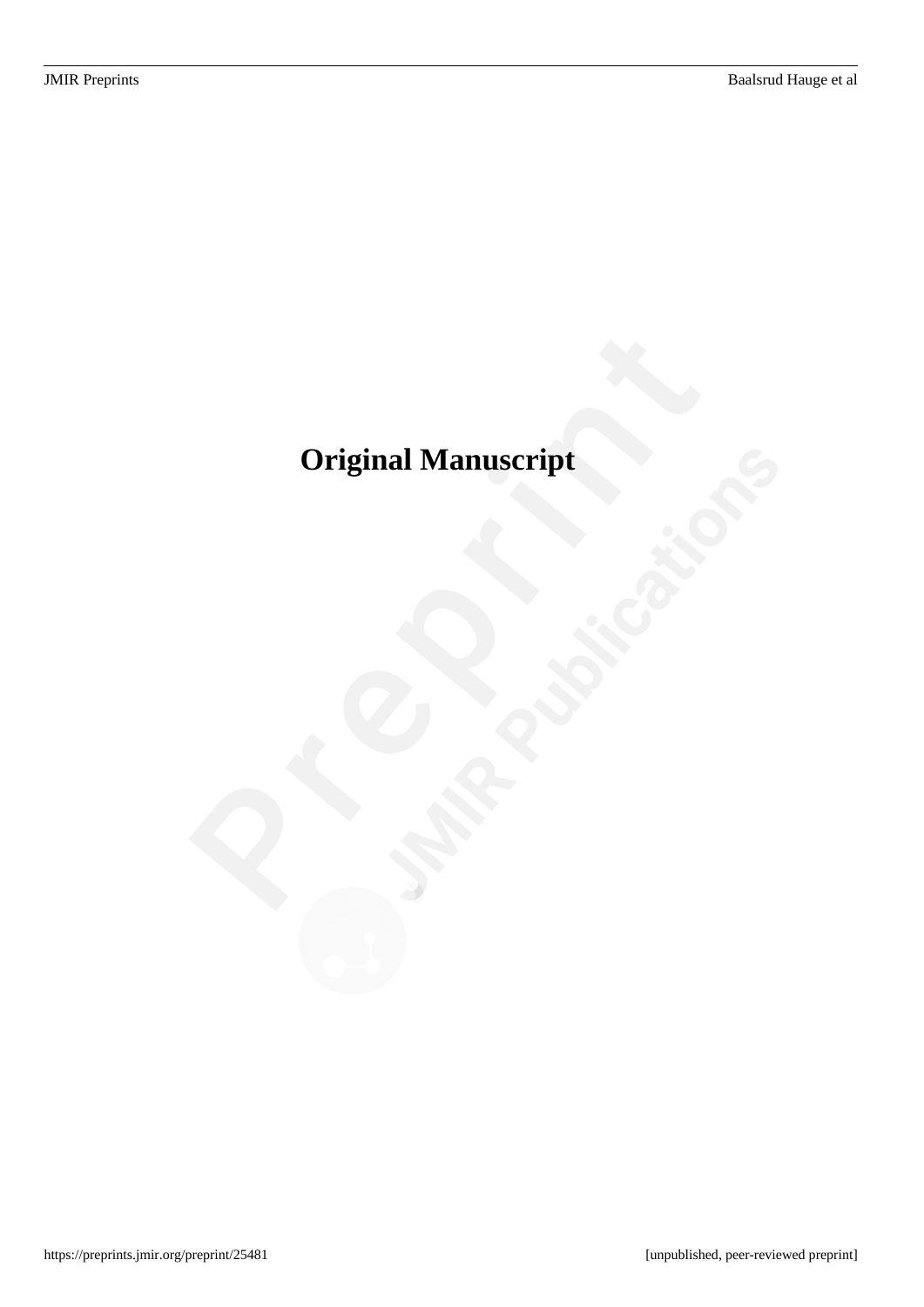## **Original Paper**

# **Game Facilitators in Higher Education: Analysis of Current Competencies and Their Potential Optimization**

### **Abstract**

**Background:** Serious games can be a powerful learning tool in higher education. But literature indicates that the learning outcome in a serious game depends on the facilitators' competencies. While professional facilitators in commercial game-based trainings have undergone specific instruction, facilitators in higher education cannot rely on such formal instruction. Game facilitation is only an occasional part of their teaching activities.

**Objective:** This article presents a study addressing the actual competencies of occasional game facilitators and the competency deficits they perceived.

**Methods:** The authors have many years of experience as professional and occasional facilitators. Hence, they (N=7) defined requirements for the occasional game facilitator using individual reflection and focus discussion. Based on these results, they conducted guided interviews with additional occasional game facilitators (N=4) to check and to extend the requirements. Finally, a group of occasional game facilitators  $(N=30)$  answered an online questionnaire based on the results of the requirement analysis and existing competency models.

**Results:** The measurements determine (i) Which competencies are needed by facilitators and what are their training needs? (ii) What do current training courses for occasional game facilitators in higher education look like? (iii) How do the competencies of occasional game facilitators differ from other competencies required in higher education?

**Conclusions:** The results show the competencies which game facilitators require and a demand for specific formal training. Thus, the study contributes to the further development of a competency model for game facilitators and enhances serious games' efficiency.

**Keywords:** facilitation; higher education; competency; simulation; gaming; educational games;

### **Introduction**

Games in education offer alternative means to balance the learning of a subject, its retainment and application. Games used for a non-entertaining purpose are often termed 'serious games' [1–3]. However, there is also several other definitions and terms, like simulation games, educational games, or digital educational games [2], and can be single player or multi-player games. Furthermore, the usage in an educational setting differs, but within the engineering education these are often facilitated, and based on experiential learning models. For instance, it might be assumed that a gameplay cycle reflects the four phases of Kolb's experiential learning cycle [4]; a recursive cycle of experiencing, reflecting, thinking and acting to help learners increase their learning power.

Experiential learning, as well as gameplay, requires learners to take responsibility for their own learning. But teachers should not overestimate the students' level of achievement on conceptual understanding [5]. A particular experience by an individual is often idiosyncratic to their perception of that experience and outside the control of the teacher. This dichotomy could encourage staff to provide answers. But the key is to avoid answers and instead develop the learners' capability to find answers on their own [4, 6–8].

Purposeful learning processes based on serious games are often termed as game-based learning (GBL). The learning outcomes supported with GBL are diverse. For example, meta-skills are trained in simulation games [9, 10], affective learning outcomes are achieved [11], engagement of learner is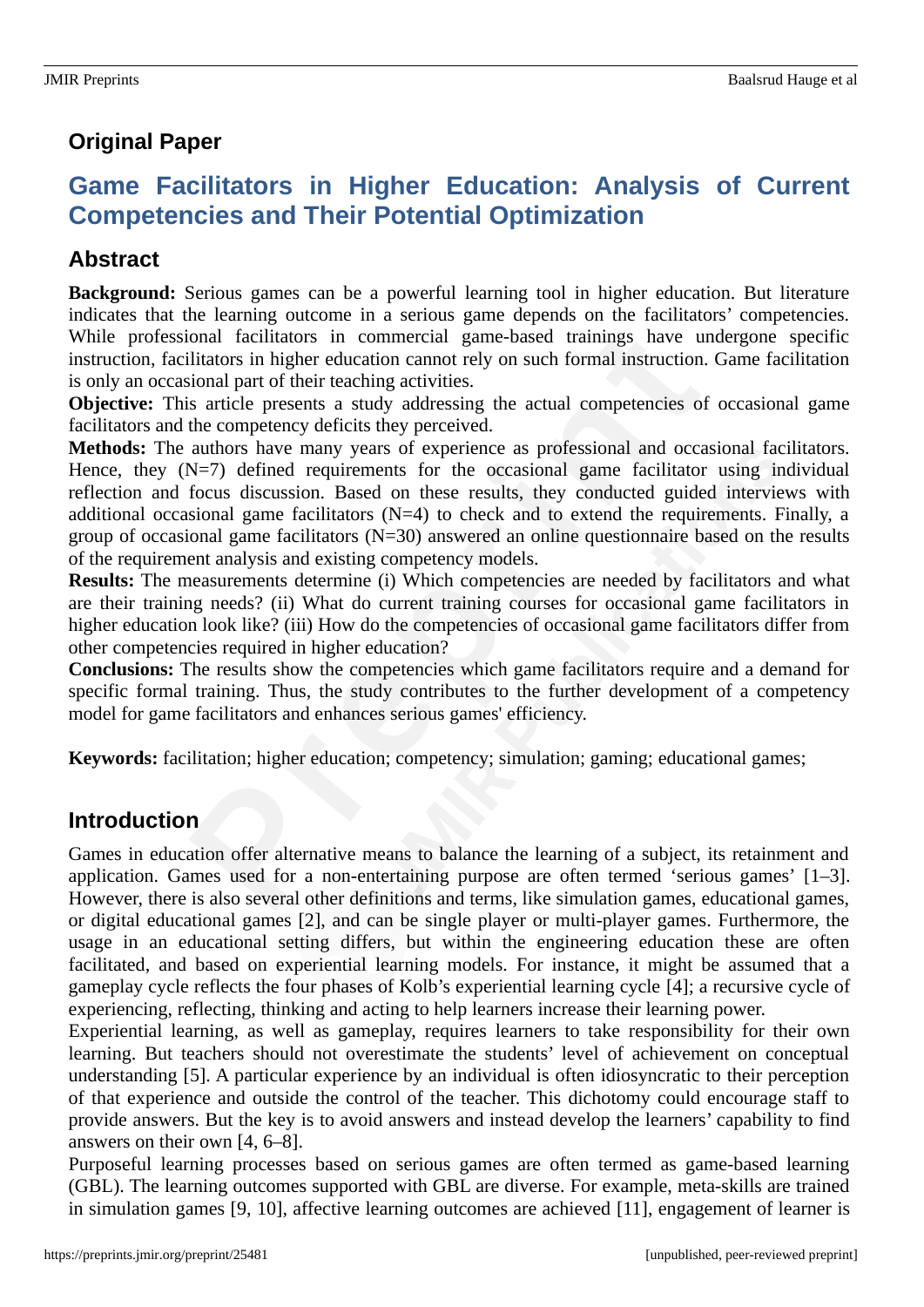increased [12], system interdependencies are demonstrated [13, 14], and pure factual knowledge is taught [15, 16] all based on GBL. De Gloria et al. [17] distinguish between factual knowledge and skills as learning outcomes supported by GBL. Egenfeldt-Nielsen [18] discusses a wide range of GBL scenarios and the learning outcomes achieved. In a systematic review on the use of serious games, Boyle et al. [19] identify the categories of science, technology, engineering and maths (STEM), health, business and economics, and languages as domains for GBL. From the fundamental perspective of game studies, Klabbers [20] discusses the issues of knowledge building in games, while Shaffer coins the term epistemic games [21]. Games can be seen as environments in which experiences are gained, which are processed by the learners and thus lead to learning processes. The theory of situated learning [22] is one of the approaches to understanding the nature of GBL: games may be seen as a context in which experiences may be gained. Another approach is that of sensemaking [23]: the experiences generated by games must be interpreted and opened up by the learners themselves. Without emphasizing any of these and other approaches, it becomes obvious that GBL poses different demands on the teacher compared to traditional teaching concepts, such as traditional classroom settings. Accordingly, the role of a teacher in GBL must differ from that of a traditional classroom setting. Here, the teacher as a facilitator can improve the permeance of learning by activating the affordances of GBL. Chapman et al. [24] offer characteristics to define experiential learning through games. Of these the mixture of content and process (a balance between experiential activities and the underlying content or theory), the role of reflection (gaining insight into themselves and their interactions) and meaningful relationships (getting students to see their learning in the context of the entire world) have direct contextual alignment to GBL. If properly facilitated, it has potential for students to experience all four phases of Kolb's experiential learning cycle.

Facilitation should not be mistaken as a resource bank to help build students' confidence in the learning process. However, facilitators must set the right ambience where students feel engaged, valued, trusted, and respected [25]. They must create a space where students can express different viewpoints without fearing to say the wrong thing. And they need to be sensitive to cultural experiences, and to adapt the pace of learning, while ensuring the learners understand and absorb the subject [24]. Students need to understand why they are doing something, otherwise, they may not reach the intended cognitive and learning outcomes.

This paper asks where and what facilitation competency is necessary, then to what extent have competency models been applied or administered by those who engage or use games in education. It might be somewhere in between facilitating collaborative knowledge building and being aware of patterns in students' learning behavior (as an individual and in a group) towards problem-solving. In order to better understand this relation, the mode of research could be reshaped to question the role of reflection with respect to the content through a facilitator's ability to (i) recognize students' knowledge acquisition under guided and unguided independent learning, (ii) apply knowledge building mechanisms into the game-based learning process, and (iii) differentiate between gamebased learning and gamified learning, and other blended learning (including conventional) approached. The overarching research questions a fascinator's familiarity with competency models in game-based learning and whether that has any impact on pedagogy.

Consequently, an attempt is made to assimilate the external and internal factors that are relevant to game-based learning, such as the experience of the facilitator, the types of games used, the structure of the course, the level and size of cohorts, the equipment/technology and the environment. The autoethnography approach taken draws from the authors' experiences along with an advocacy/participatory approach to understand and acquire new knowledge regarding facilitating game-based learning; the primary purpose to impart practical actions for future course design. A quantitative analysis follows to identify facilitator roles and to describe characteristics of facilitation (including models) that may be associated with successful game-based learning.

This section reviews and draws some insights into competency models for facilitators before conducting a self-observation and reflexive investigation on facilitating game-based learning. Results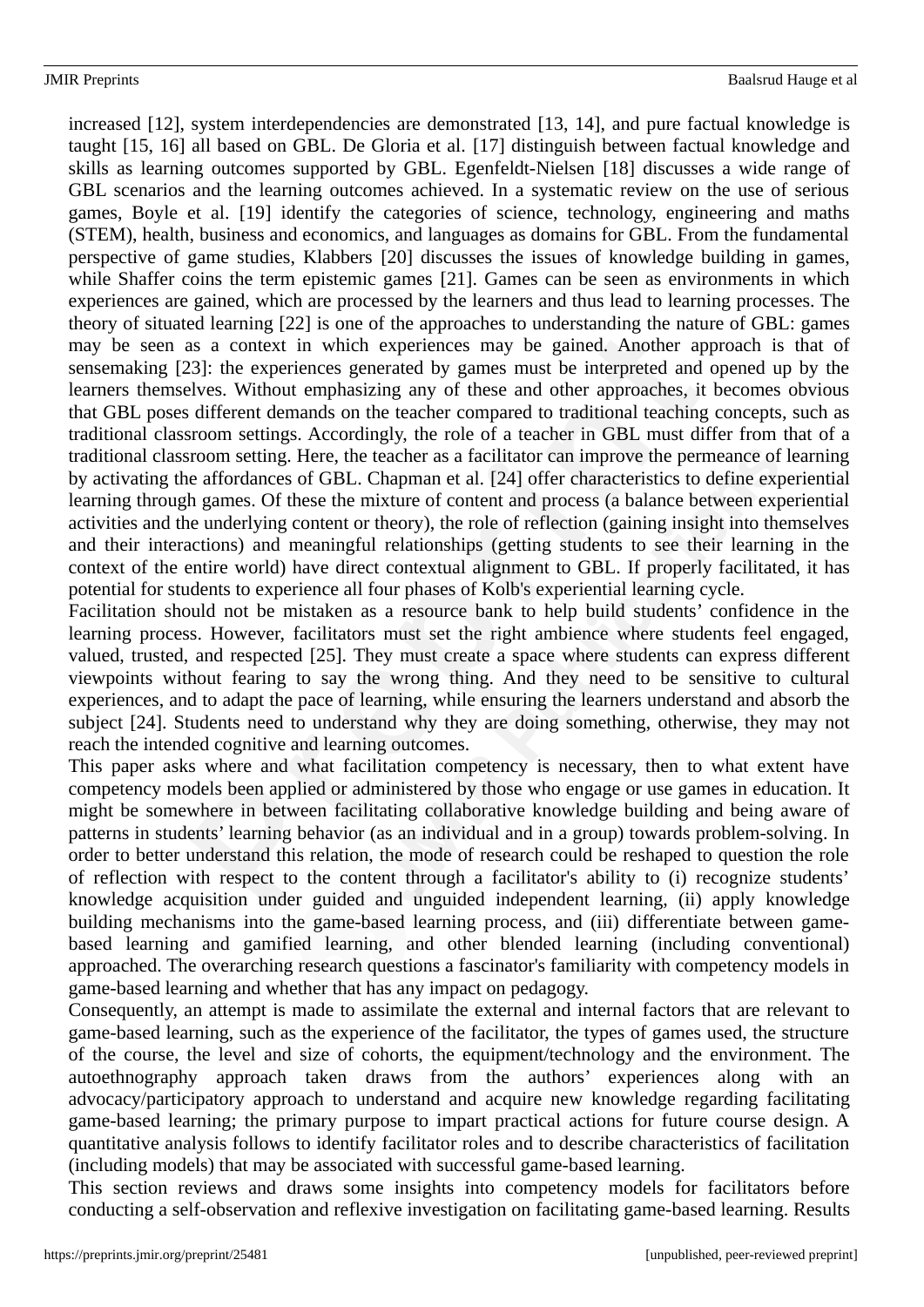of the qualitative and quantitative analysis are presented and discussed before concluding with some remarks on the facilitation process and associated competency models for game-learning.

## **Methods**

The study attempts to assimilate the external and internal factors that apply to game facilitation, such as the experience of the facilitator, the types of games used, the structure of the course, the level and size of cohorts, the equipment used and the environment. In an autoethnographic and participatory approach the study drawn from the authors' experiences to understand and acquire new knowledge on facilitating GBL; the primary purpose to impart practical actions for future course design. A quantitative analysis followed to identify facilitator roles and to describe characteristics of facilitation (including models) that may be associated with successful GBL. The research questions to be answered were:

- (i) Which competencies are particularly needed by facilitators, and what are training needs for facilitators?
- (ii) What do current training courses for occasional game facilitators in higher education look like?
- (iii) How do the competencies of occasional game facilitators differ from other competencies required in higher education?

The study offers perspectives into competency models for facilitators from literature (subsection *Literature review*). It then conducted a self-observation and reflexive investigation on facilitating GBL by the authors (N=7, subsection *Authors' experience review*). The results were complemented by guided interviews with game facilitators from the field of engineering education (N=4, subsection *External experience review*). The outcomes were compiled into a questionnaire with closed and open questions. The closed questions included an assessment of existing competency models for game facilitation-related activities. The questions determined the degree to which the competencies included in the models were considered important for game facilitation as well. Open questions aimed at contributing to a supplementation of the competency models. The questionnaire was distributed via social media. The qualitative and quantitative analyses of the answers (N=30) are presented (subsection *Questionnaire*) and discussed (section *Discussion*) in this paper. The paper concludes with remarks on the facilitation process and associated competency models for GBL (section *Summary and future work*).

### **Results**

### **Findings from literature review**

Competencies and their models have superseded the long-established job analysis and their resulting task descriptions in human resource management. For today's fast-changing world and its complex situations, job analysis turned out as an inefficient methodology [26]. Competency models define a structured collection of competencies that organizations can align to their objectives and strategies [27]. They support organizations to handle today's and future situations [28] and *"are used to hire, train, evaluate and promote employees on the same attributes"* [27]. The primary perception of competency as the ability to deal with typical situations (e.g. [29]) has meanwhile grown to the ability to deal with complex situations [28, 30]. Boulter et al. [31], cited in [32], suggested a process of six stages to define competency models (*defining performance criteria*, *choosing a sample of people*, *collecting data*, *analyzing the data*, *validating the found results*, *applying the model in practice*).

From the rising complexity of situations and problems, the role of the facilitator emerged to support organizations in the process of transition and transformation [33]. While expert consultants diagnose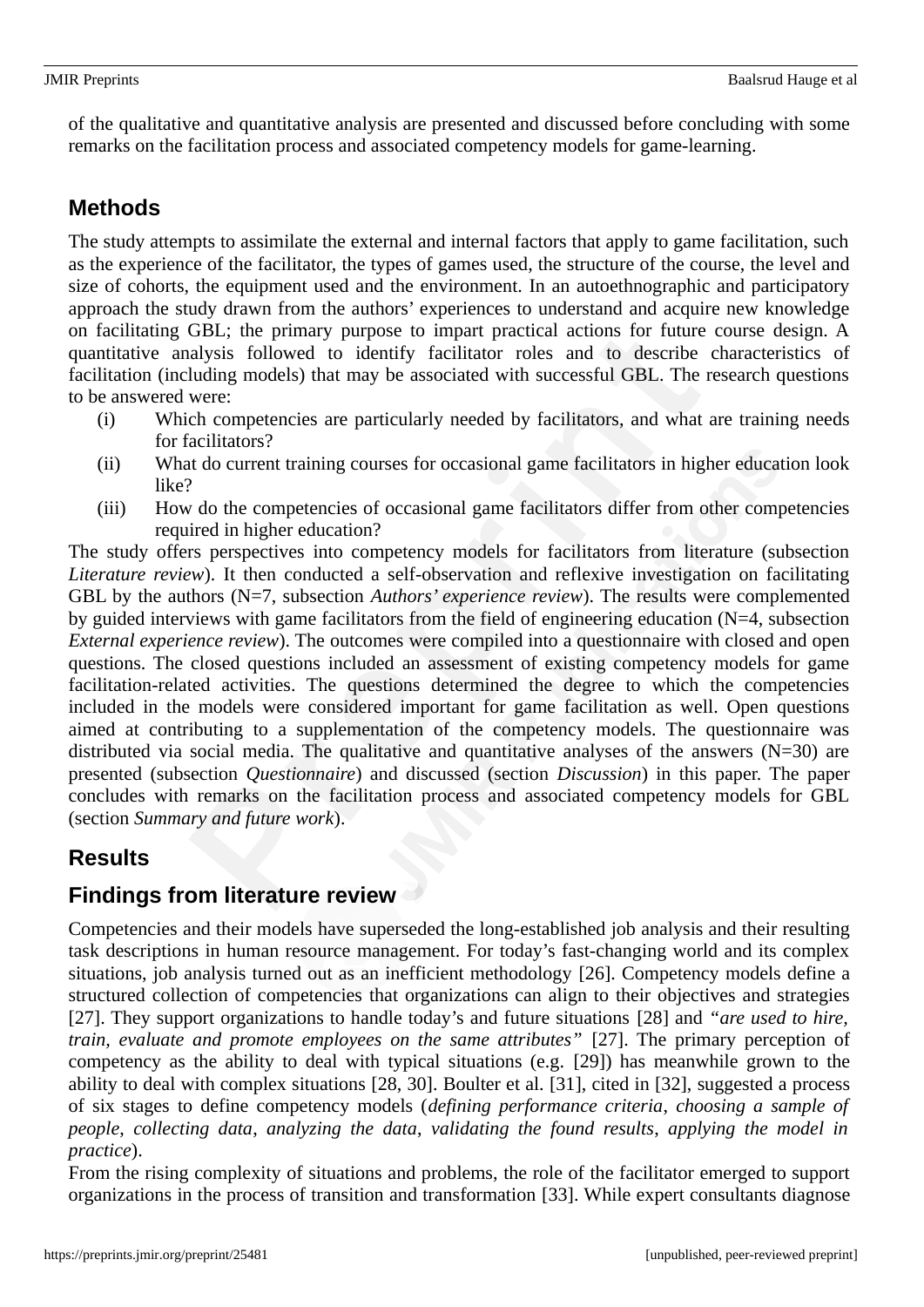problems and prescribe a therapy, facilitators are process consultants. They release the resources of a group to diagnose and intervene themselves, instead of focusing on the group's output [34]. Thus they improve a group's effectiveness [35]. *"The facilitator supports and guides, reassures and encourages […] and never 'teaches' the meaning of what is happening."* [25].

Nelson & McFadzean [34] developed a conceptual competency model for facilitators and defined seven areas of competencies: *understanding context*, *technical*, *rational*, *interpersonal*, *task process* and *human process competencies* and *other personal characteristics*. These competencies they differentiate within three levels, ranging from an initial to an expert facilitator. Stewart [33] generated a facilitator competency model from a qualitative study of groups in facilitation contexts and validated it through a survey. It comprises five areas of competencies: *interpersonal competency* (as *communication* and *further skills*), *management process competency*, *knowledge competency* and *personal characteristics*.

In higher education, the role of a facilitator is just one role of several alternatives for teaching. In a literature review, Hoidn & Kärkkäinen [36] summarize instructional effectiveness and processoutcome research on competencies for effective higher education teaching. They conclude that effective teachers start their series of lessons with direct instruction and decrease control with the growing mastery of the students *"to allow for independent and fluent performance by the students themselves"* (p.35). However, they conclude that an ultimate consensus on effective teaching is difficult because of the manifold contexts of teaching. They identify enthusiasm as a key element of instructional effectiveness. Blašková et al. [37] propose a competency model for university teachers based on theoretical analysis and a survey among students. The competency model they propose comprises professional, educational, motivational, communicational, personal, science and research and publication competency. Each competency they connect to indicators of positive and negative behavior. Both Blašková et al. [37] and Hoidn & Kärkkäinen [36] emphasize the role of motivational competency.

Similar to the range between controlled lessons and independent performance of students, Leigh & Spindler [25] adopted the idea of *closed* and *open games* to develop competencies of simulation and game facilitators. The facilitators' competencies range according to their degree of emotional detachment and the number of possible learning goals they allow. Leigh & Spindler [25] also see the facilitators' preference on open or closed games because of learning preferences and personality type. Kortmann & Peters [38] propose a competency model for game facilitation, singling out the differences between facilitating a simulation game and generic groups. They point out that the facilitation of games should require more competencies, as games can serve more aims. By interviews with a group of facilitation experts, they validated the model. But the authors express concerns that competencies at a sub-conscious level may have been missed.

Kortmann & Peters [38] identified similar competencies between facilitating game and generic group sessions, but they also point out dissimilarities resulting in extended competencies. Participants of games play within a model that requires additional abilities from the game facilitators. Game facilitators have to be aware that games are a means of learning about a real-life situation. Game facilitators need to switch and adapt quickly to different roles and styles during gameplay. To facilitate a session and delegate control to the game environment, they have to comprehend the game as an immersive instrument and understand its elements and mechanics. Finally, facilitators have to translate between the game environment and reality so that the participants transfer their experiences to the real world and back [38].

### **Authors' experience review**

This section synthesizes the experiences of the seven authors as game facilitators. The authors reflected individually and independently upon a set of questions organised in three blocks: 1) experience with game facilitation, 2) knowledge on competency models, 3) required competencies and the biggest gap they perceived between required and present competency.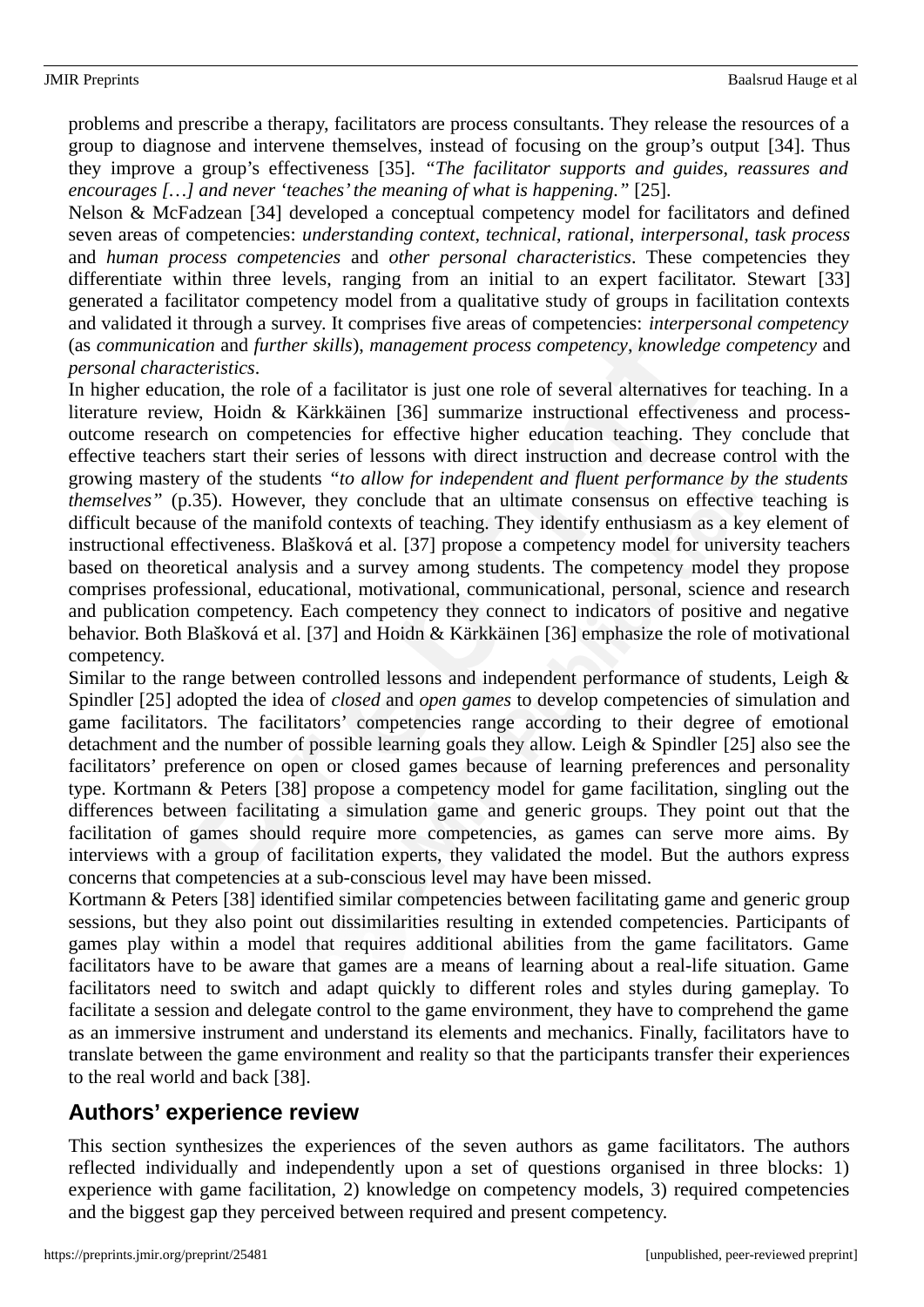The following information was collected to understand the authors' experience with game facilitation:

- Types of games used
- Number of games used
- Description of the educational settings for using the games
- Reasons for using games in teaching
- Changes in the authors' perspective towards teaching
- Changes of one's own attitudes towards teaching
- Changes over time in the facilitation
- If the authors apply GBL in different settings

The analysis shows that the group has extensive experience with facilitation. All but one has facilitated several games, a few for decades, but all for at least four years. Most of the authors have facilitated games within engineering or management studies, at undergraduate and postgraduate level. Both fields have a strong tradition of using experiential learning [39, 40]. In addition, five have also facilitated games on executive and vocational level.

A large variety of games has been used by the authors. They have designed and developed games and used games developed by others. The games comprise multi-player games, and both board or haptic games and digital games. The topics addressed in the games can be divided into managerial competency development and engineering topics like bridge construction, sustainable manufacturing, and product development. Specific games addressing well-known problems like Bullwhip effect and Capacity constraints (i.e., where the player learns about consequences of a decision and strategies for solving a problem) were applied, and games addressing communication, cooperation and team skills. A difference appears between master courses and bachelor courses. At the undergraduate level the focus is on factual and procedural knowledge reflection. At master level it is on developing new knowledge and higher-order thinking. This is in line with how universities structure their undergraduate and postgraduate studies and with current taxonomies of learning objectives [41].

Although the authors have many years of experience in facilitating games, few have had any formal pedagogical background when they started their careers as game facilitators. None of them could be classified as a professional facilitator. Even if they facilitated regularly, it was never the primary task of their work obligations. Only one had game facilitation and GBL as a formal part of previous education at master level. A few had aspects of GBL as a part of their PhD studies.

The authors were expected to be familiar with competency models – either explicitly or implicitly; information collected was from a general, a teaching, and a facilitation perspective. They were also asked whether they had ever missed a formal competency model during their game facilitation activities.

The authors' overall knowledge about competency models is inhomogeneous; three neither knew nor missed any. Four had a general understanding and awareness of competency models. Various competency models were listed. But all were more relevant for higher education and vocational training [42–45]. One author pointed out that most studies on facilitation only cover small groups (less than 100 participants). The authors did not specifically miss a formal competency model. Except of two persons, they never felt a need for a formal competency model. All agreed that a formal competency model might be useful when changing and adapting guidelines for game facilitation. Two authors commented that facilitation of highly customized and user-specific games is not supported by existing competency models. The collected data indicates that the roles of the facilitator change depending on whether the facilitator handles the whole teaching unit or only cares for the game facilitation.

Regarding which competencies the authors felt required, two further questions were asked: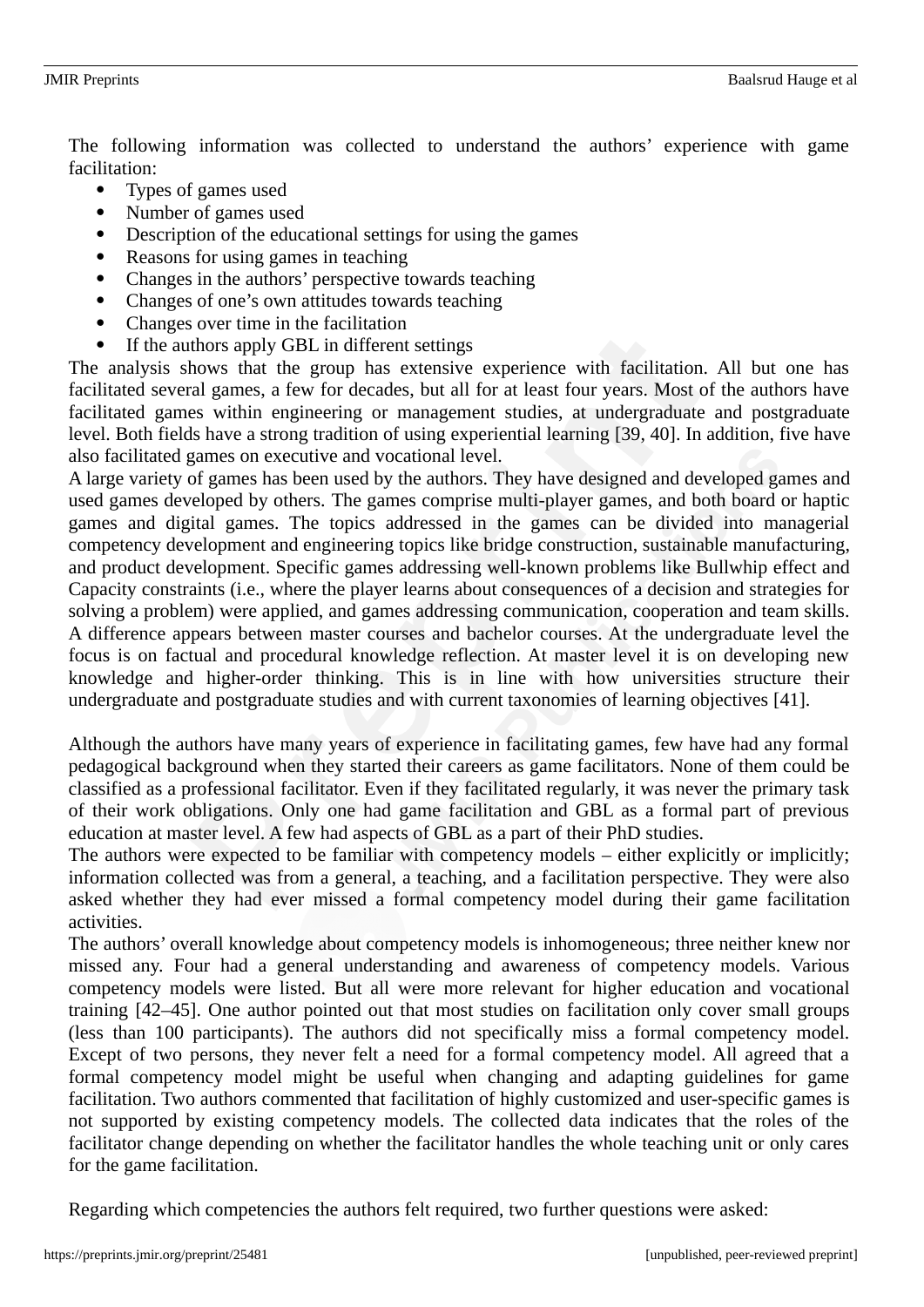- Which competencies are important for the successful use of games from your point of view?
- For which competencies do you see the biggest discrepancies between requirements and actual competencies? Where is a need for training?

Most of the authors explained they had little pedagogical knowledge when they started facilitating games (and teaching in general), and three out of seven stated they did not know about competency models. But none severely missed them. Their general consensus was to have competencies in:

- Active listening as well as reactive and proactive abilities to act on group reactions using strategies like team management, participation techniques, consensus techniques, community management empathy, conflict resolution, and flexibility.
- Capability to assess pure facilitation techniques and to integrate experiential learning principles, moderation, mentoring and instructional capabilities under GBL settings.
- Understanding of the toolsets that can be implemented.

This also leads to challenges the authors identified:

- Digital skills
- Leadership capabilities
- Cognitive science
- Motivational skills

A major issue they discussed, was the preference of a facilitator to ask closed questions. In higher education it is important to have participants to synthesize and create new knowledge. Many students lack this ability; however, the games are often designed for this purpose. Facilitators need to draw up their register to foster this process. Regarding the facilitation of large groups, there are many digital tools that can support such facilitation. One hypothesis is that increased digital competencies among teachers and students could ease the usage of such tools. As this has to be considered as a relevant topic, more information on tools and methods can be found in Multimedia Appendix A.

The collective experience of the authors is, as stated earlier, in engineering and management in higher education, mostly at the university level. This is limited when analyzing the overall field of facilitation in higher education. Hence, additional data was collected from a wider audience through structured interviews (Section 4) and an online survey (Section 5).

### **External experience review**

This section analyses the experiences of four interviewees. The results were compared to the results of the author group (using the same questions) and the survey outcome. The four participants teach at different faculties, but all within engineering. Their experience on game facilitation varies between 3 to over 10 years. All were using one game in which they were heavily involved in the development process. This differs from the authors' group that also had used Commercial Off-the-Shelf (COTS) games. The topics taught were urban mobility planning, traffic simulation, health care logistics, and games for ideation and innovation.

One facilitator used the same game twice in a course. The game was integrated into an existing curriculum and used at the beginning and at the end of the course in a workshop setting with bachelor and master students, so that the students could experience the learning progress throughout the course. Another facilitator used the same game throughout the semester with engineering students at master level, deployed through a blended learning environment. The curriculum was based on (and constructed around) the game scenarios. The third facilitator has used the game in around 25 sessions. It is embedded in a course, similar to the first author and played in one room with a physical and a digital component. The fourth facilitator used a game in a workshop setting (half-day) for bachelor students in civil engineering. It was a blended learning concept (as in the second case), comprising briefing, playing and lecture. In all four cases, the usage of games was initiated because of research activities and all chairs had a long tradition of GBL. All four facilitators have years of experience in facilitating games. They agree that games can be motivating and deliver a different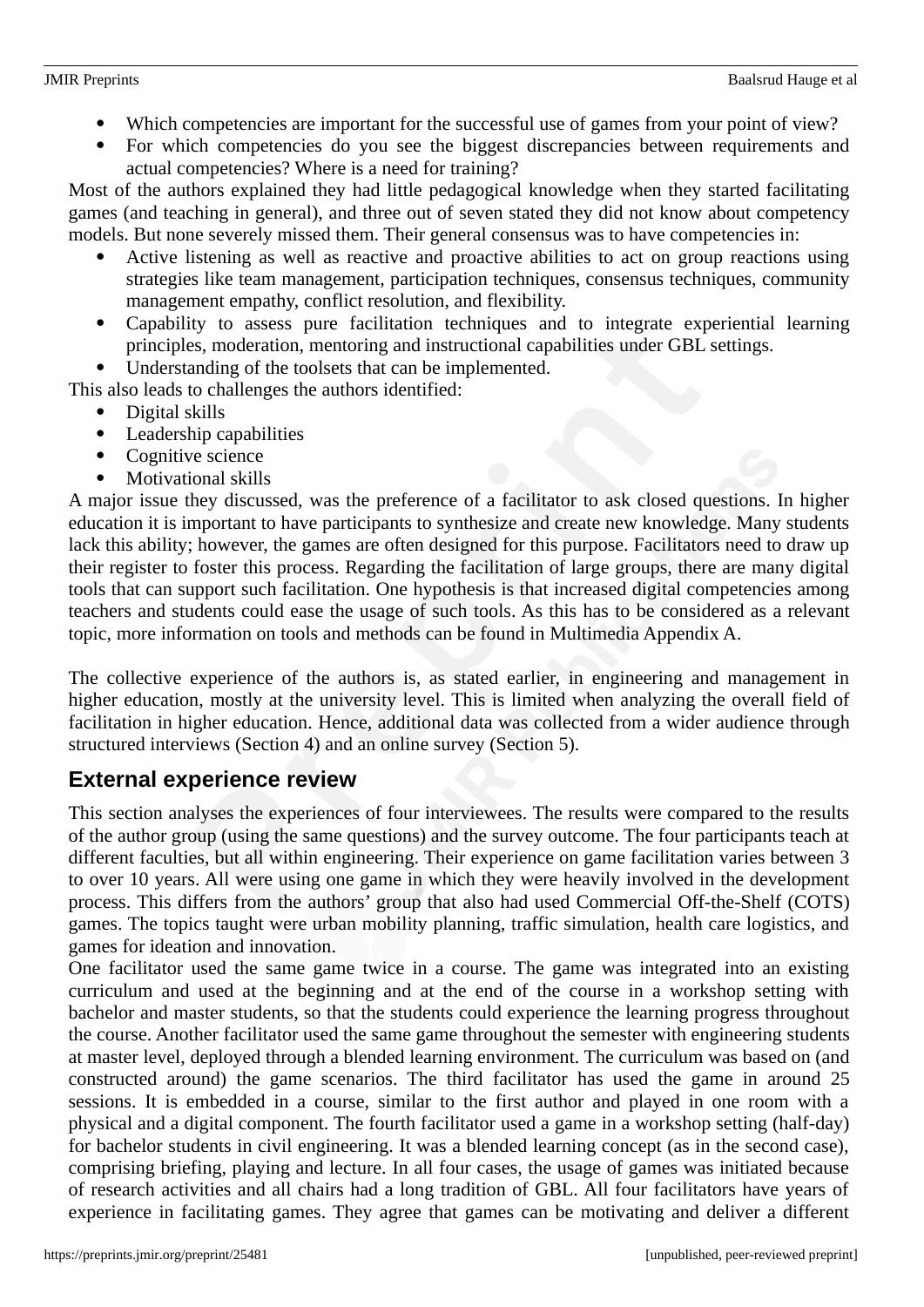way of teaching. One emphasizes its interaction and the active learning activities.

Regarding the perspective on facilitation, the two with longer experience explain more and pay more attention to the introductory setting than the ones with less experience. One reports that the game can lead to frustration, but also to high engagement. Their knowledge about competency models is limited. Two have no knowledge, one has a generic understanding, and one knows different competency models, but unrelated to teaching. None has ever used a competency model for facilitation. However, three stated to have overlooked or at least missed it. Before gathering their own experience with game facilitation, they would have liked to be more aware of:

- Connection between game design and facilitation process
- How to observe and what to observe
- How to assess and conclude the game process
- How to know what aspects or knowledge needs to be assessed
- How to understand the players' game decisions and 'soft data' as behavior of players, level of communication with others etc.
- Observation and feedback

The final interview questions focused on the competencies the interviewees felt required and on the gap. All interviewees mentioned the importance of knowing the subject, the tools used and the technical environment as required competencies. One pointed out that it is imperative to also understand the methods behind GBL, that connecting gameplay and intended learning outcome is a key success factor. Two of the interviewees mentioned the need of motivational competency. Three saw the necessity for a facilitator to integrate the game in a larger context from a didactical perspective. One interviewee mentioned the ability to respect and regard the competency of the students.

The answers on the gap reflects the lack of formal pedagogical courses on game didactics and how to integrate games into the curriculum. The interviewees also saw a gap in how to facilitate groups of extreme sizes (i.e., less than 4 or over 100) and how to deal with a group's inhomogeneity in relation with the game runtime and different levels of knowledge. Further, one interviewee mentioned a gap in methods for nurturing the reflection competency among the students during the game session and in the debriefing phase.

The results of the qualitatively analysis indicate a large inhomogeneity related to facilitation and on the perception of required competencies. In order to get quantifiable data and a broader data source, an online survey was designed.

## **Questionnaire**

This section describes the development of the questionnaire and its results. The questionnaire supplemented and refined the qualitative data with quantitative data on facilitation and competencies. The questionnaire was drafted in a team of three authors. It was followed by a pre-test and a subsequent discussion of all authors to validate it. The questionnaire comprised five parts: (1) demographic data, (2) general questions on game facilitation, (3) questions on the most challenging game facilitation, (4) a section on the importance of a competency model and (5) personal training received. The questionnaire concluded with an open question to comment on any other important topic.

The questionnaire was distributed via social media in the authors' personal networks and professional communities between June  $1<sup>st</sup>$  and June  $14<sup>th</sup>$ , 2020. 30 subjects took part in the survey. In the remainder of this section, the results specifically relevant for facilitating are described. Further results are included in Multimedia Appendix B.

### *Demographics*

The participants' teaching experience in higher education range from 2-30 years, with an average of 12.5 years (SD=7.02). There is an average of 9.3 years of game facilitation experience (SD=6.73),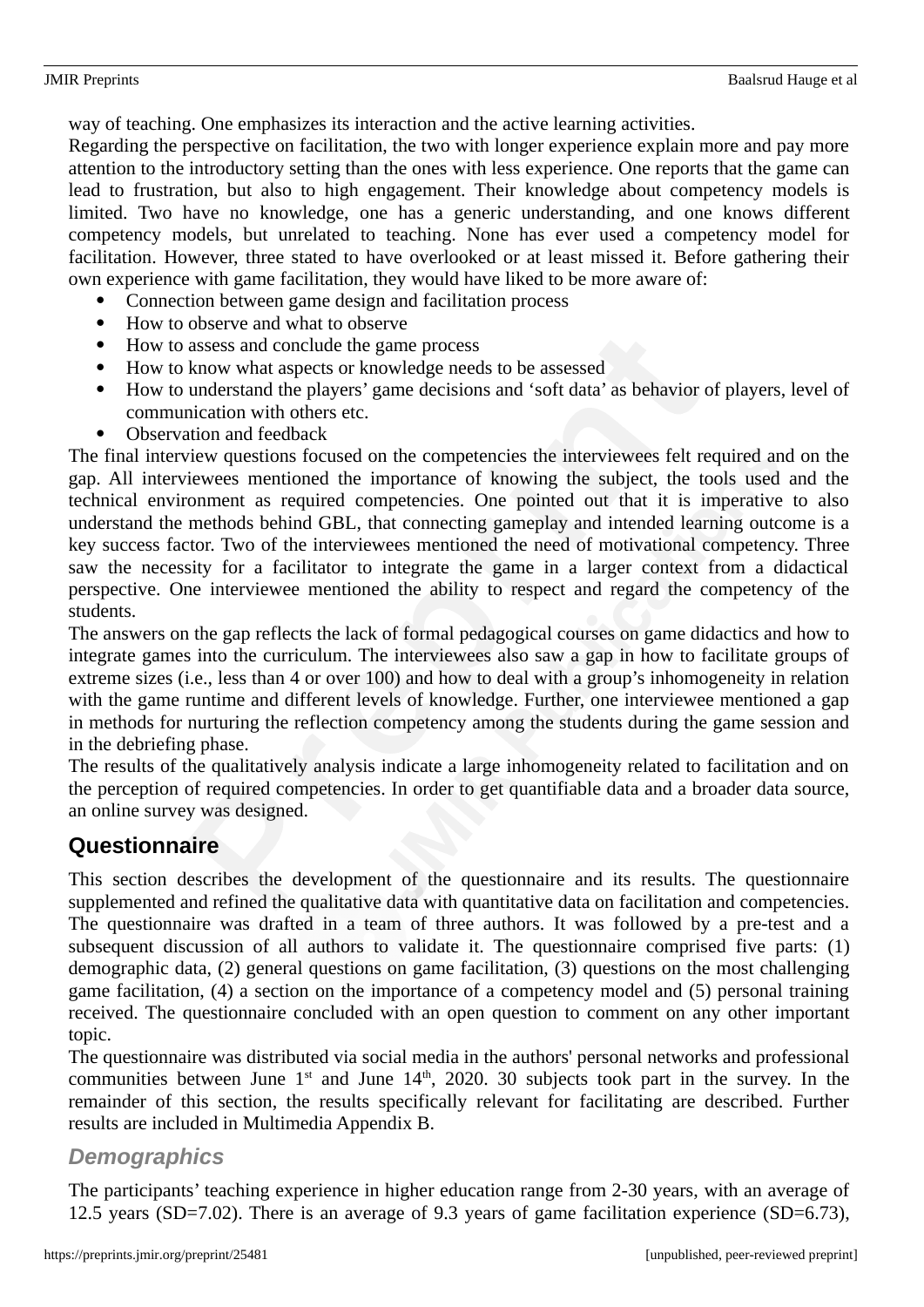whereby the range spans from 1 to 30 years. In addition, the participants state that they have facilitated an average of 12.2 (SD=20.32) games. Here, the span was wide, ranging from 1 to 100, with one value (999) being considered an outlier. In the following Figure 2 and 4, the percentages refer to the respective share of participants. Since most participants have facilitated more than one game, this percentage differs from the percentage of educational scenarios. When asked about their positions, professors and senior lecturers account for the largest group (37%). Other senior academics and academics are represented with 23% each. 13% of the participants are PhD students. The remaining 3% are members of the group *Other.*

When asked about the rationale for the use of games, allowing multiple selections, 88% of participants indicated their personal initiative. 67% of the participants pointed out that a game fits best to the intended learning outcomes. 57% of the participants used games to contribute to multifaceted teaching methods. The reason that the game is available at the respective institution is mentioned by 30% of the participants. Only 13% of the participants used games because games were part of the curriculum. Overall, it can be stated that the use of games in higher education is less systematically anchored but used because of the personal initiative of the lecturers.

Game facilitation comprises various roles. Thus, the participants were asked to rank six pre-defined roles taken during facilitation. For determining the statistical parameters, non-ranked roles were given the value 7. Figure 1 shows that the role of the facilitator (average rank: 2.3) and the role of the moderator (2.6) are considered the most important. The role of the instructor at rank 3 (3.6) is followed by the mentor role (4.1). The presenter role (4.8) and the referee role (4.9) occupy the last two ranks. Overall, the results show a coherent picture of the importance of the different roles of a game facilitator.



Figure 1 Ranked roles in game facilitating (7-point Likert scale, N=30)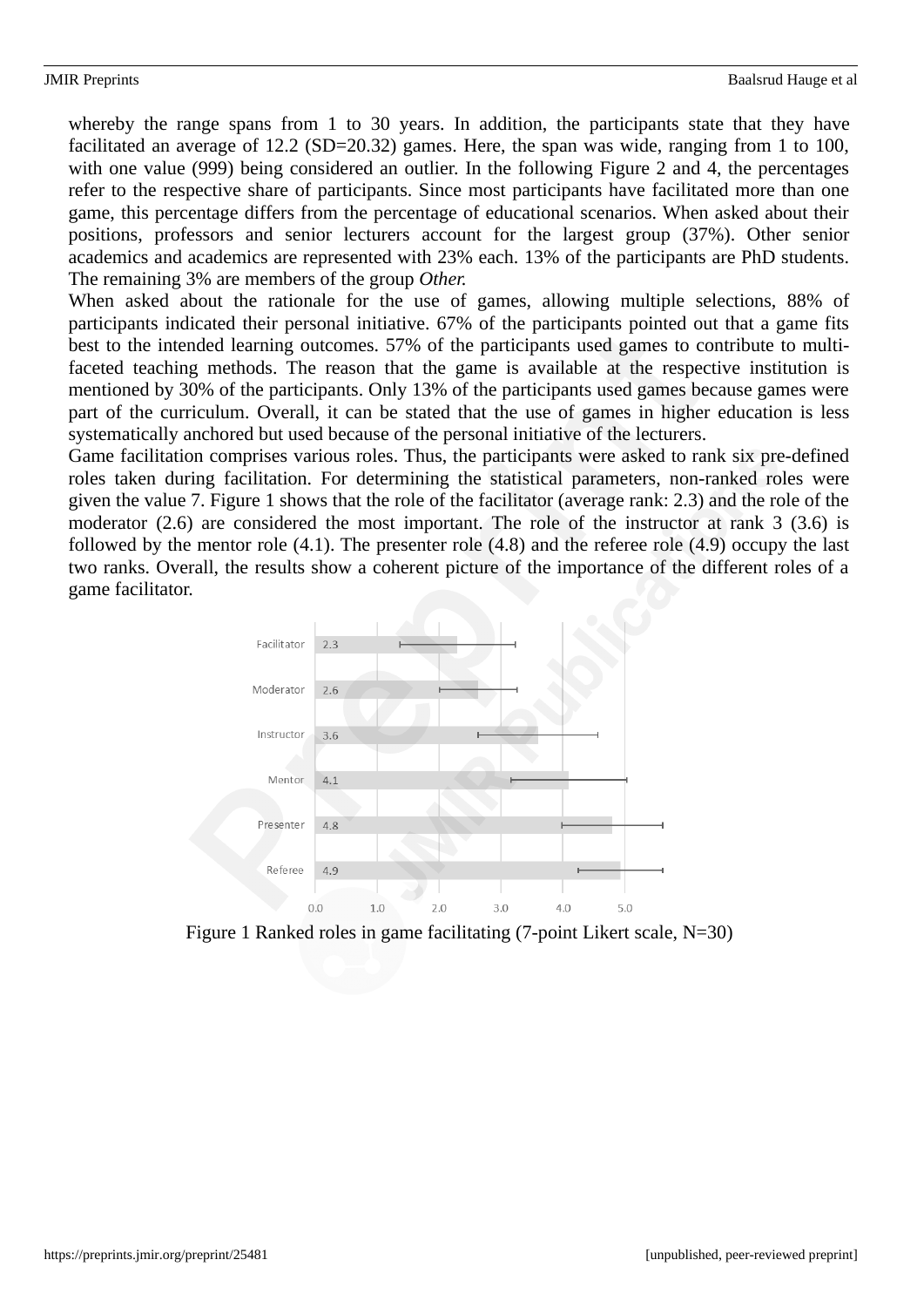





### *Challenges in game facilitation*

With an open-ended question, the participants were requested to describe their most challenging game facilitation and to specify the challenges they faced. Using theme analysis, 32 challenges were identified from 18 of the answers. With each challenge being unique, they are instead clustered into groups based on common themes and shared characteristics. For example, some participants mentioned that players do not have sufficient knowledge or that players cheat. While both examples are different, they still describe the characteristics or behavior of players. Hence, to ease understanding of all challenges in game facilitation, they were grouped in six clusters: Challenges related to (1) individual players and their actions, (2) technical aspects of using games, (3) class and collective aspects of players, (4) learning aspects of games, (5) games themselves, and (6) facilitators. Figure 3 shows these groups and challenges. The inner circle shows the clustered challenges and the outer circle the challenges themselves.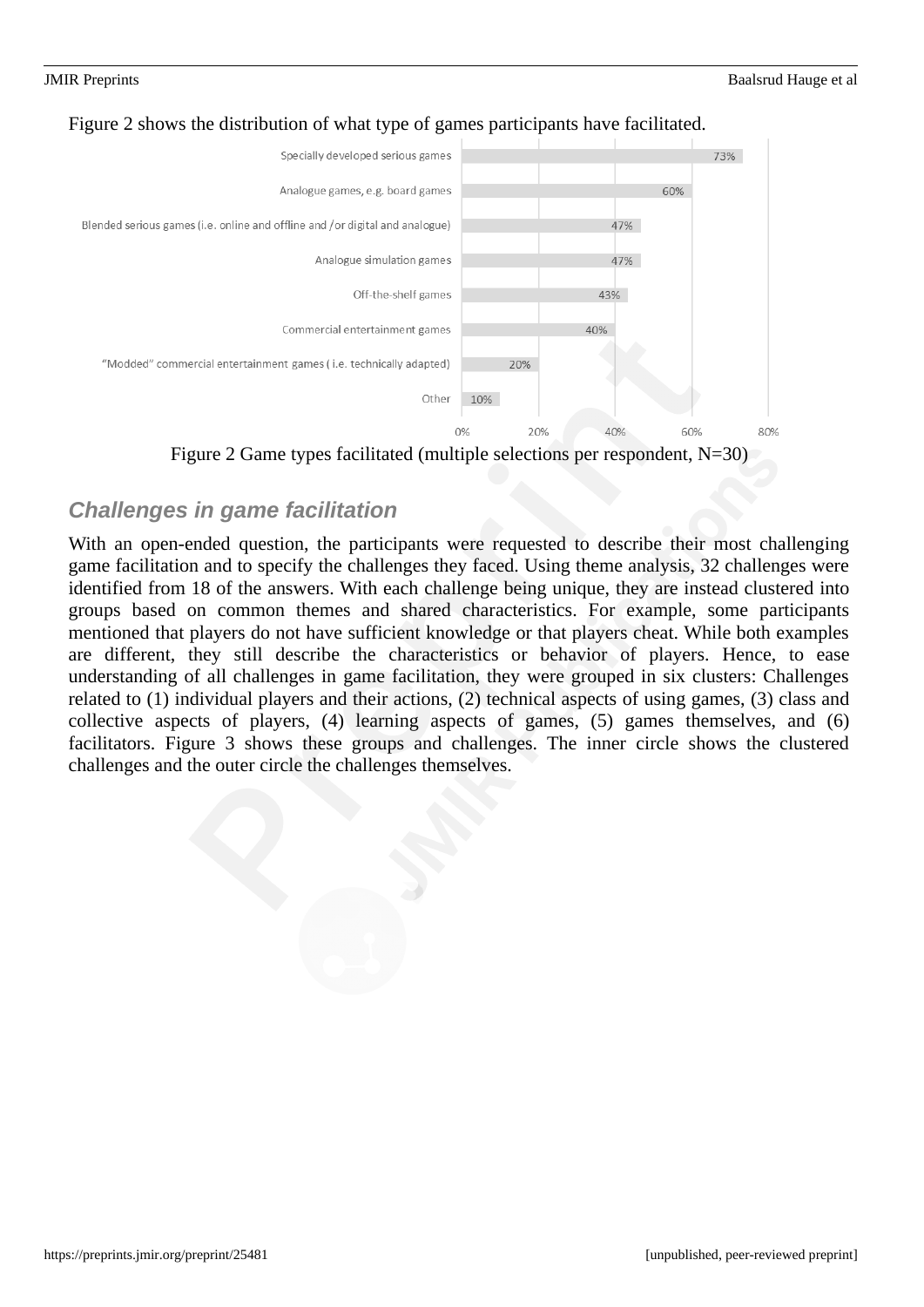

Figure 3 Challenges in game facilitation (open-ended question, N=18)

Challenges related to players include lack of knowledge to make all required decisions in a game. An example here might be a game for urban planning where students lack knowledge associated to economic aspects related to planning decisions. Furthermore, some students may not take a game as a serious pedagogical tool. Convincing students to engage in game activities is challenging notwithstanding the circumstances when students do not fulfil their role in the game.

Some challenges are technical in the context of digital games. Issues with software, device compatibility, to bugs or glitches in the game itself is highly disruptive. Another challenge is accessibility to computers or the internet to take part in a game.

Cohort sizes cause additional challenges on implementing games for learning, as discussed before and in Multimedia Appendix A. A further challenge is maintaining motivation for all players by ensuring the right environment during the entire game process. Inhomogeneous groups, in terms of skills, interests and motivation can also be a challenge to the game facilitator.

Since the purpose of games for learning is to ensure certain learning outcomes, converting the experiences of playing a game into such outcomes remains a major challenge. A concern mentioned by participants is that many students do not recognize the link between games and the subject of the overall program. Therefore, finding a proper balance between engagement and learning is a necessity. Immersion is important, but too high a level may hinder the learning effects.

Challenges related to gameplay implicates learning. The learning curve with respect to its usage and interaction can add additional complexity into a game learning experience. However, over-simplified games may be boring and insufficient to reach learning outcomes while over-complicated games may be too hard, not engaging and may distract from intended learning outcomes.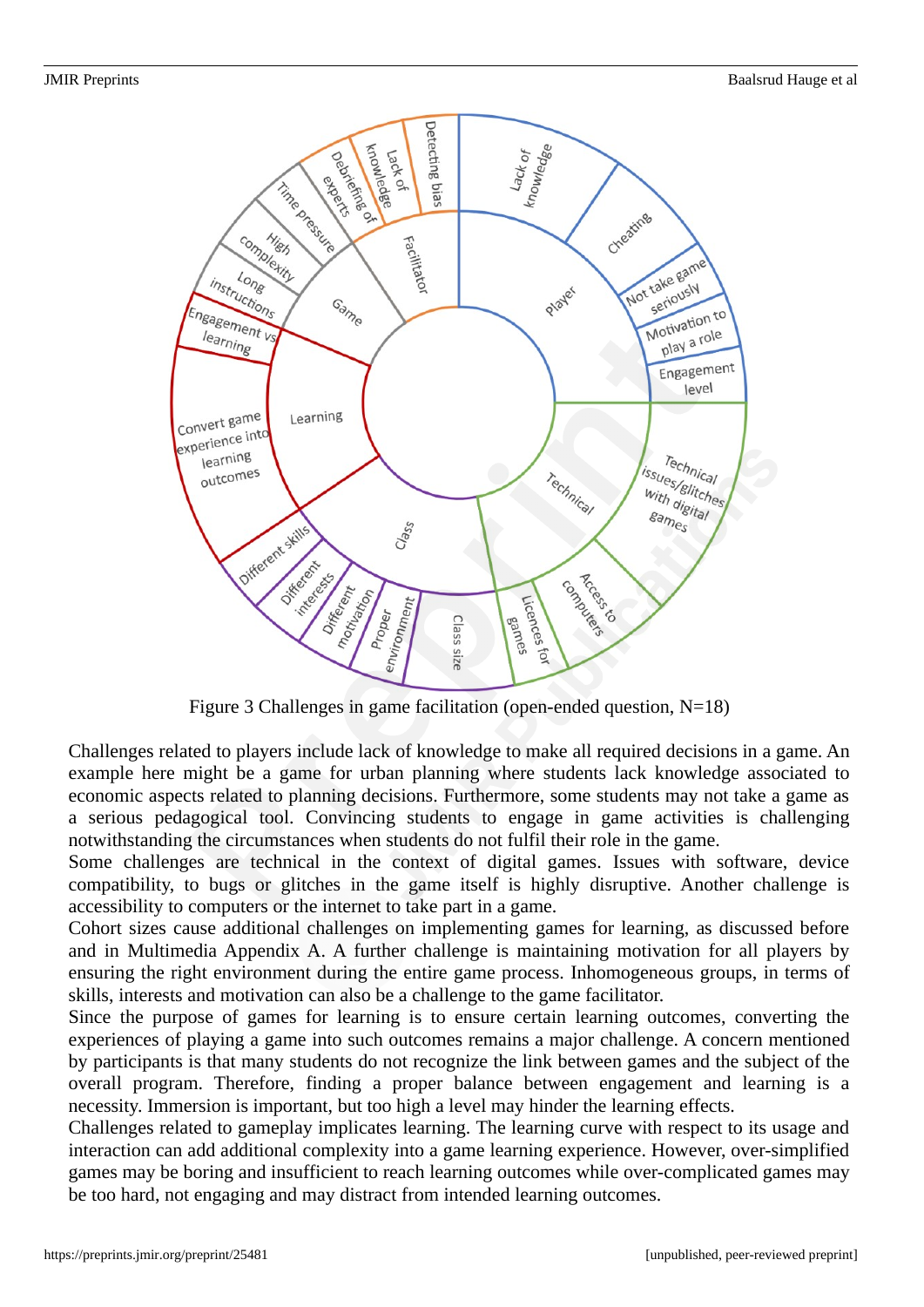Finally, some challenges are related to facilitators themselves. Situations where a facilitator does not detect cognitive biases in individual and collaborative activities would consequently lead to an incorrect assessment of the game experience. Facilitating a game where experts are present can be a challenge too, because of the demand to define the problem and solutions. The latter challenges relate directly to game facilitation and reflect the competencies required of game facilitators. The challenges in the other categories in Figure 3 is less required according to Table 1. by game facilitators during game facilitation. Many of the challenges are not relevant during the facilitation itself, but especially when preparing the GBL activity and the infrastructure required. Thus, further expertise might be required. For example, technical problems such as licenses or access to computers, or when game-related challenges such as high complexity or long instructions is required. Overall, the challenges outlined above suggest that successful use of GBL depends on good game facilitation, but also on many other aspects. The following section examines what training game facilitators receive to master these challenges.

### *Facilitation training*

The participants surveyed were also asked about facilitation training underwent(Figure 4). 87% selected "Learning by doing", which cannot be considered structured training, nor one of the following two ("Co-facilitating with colleagues", 57% and "Work shadowing with colleagues", 47%). Only a third of the participants was classes as receiving formal training ("Formal course in university pedagogy"). "Supervision by experienced colleagues" was mentioned by only a quarter of the participants, as with supplier-specific trainings only playing a minor role. Overall, the share of formal training is rather low. This low rate of formal training may reflect the overall low rate of structured pedagogical training in university teaching.



Figure 4 Types of trainings received (multiple selections per respondent, N=30)

The taxonomy of Heron (1999) was used to determine the extent to which training was helpful. Six dimensions of facilitation were defined in this taxonomy. On a 7-point Likert scale, participants were asked to rate for each dimension the degree to which the training received supported the respective dimension of facilitation (Figure 5). At the top of the scale with a value of 6.0 points was the dimension "Meaning", on which – deriving from the low standard deviation – the participants largely agreed. The other dimensions with similarly high scores but increased standard deviations were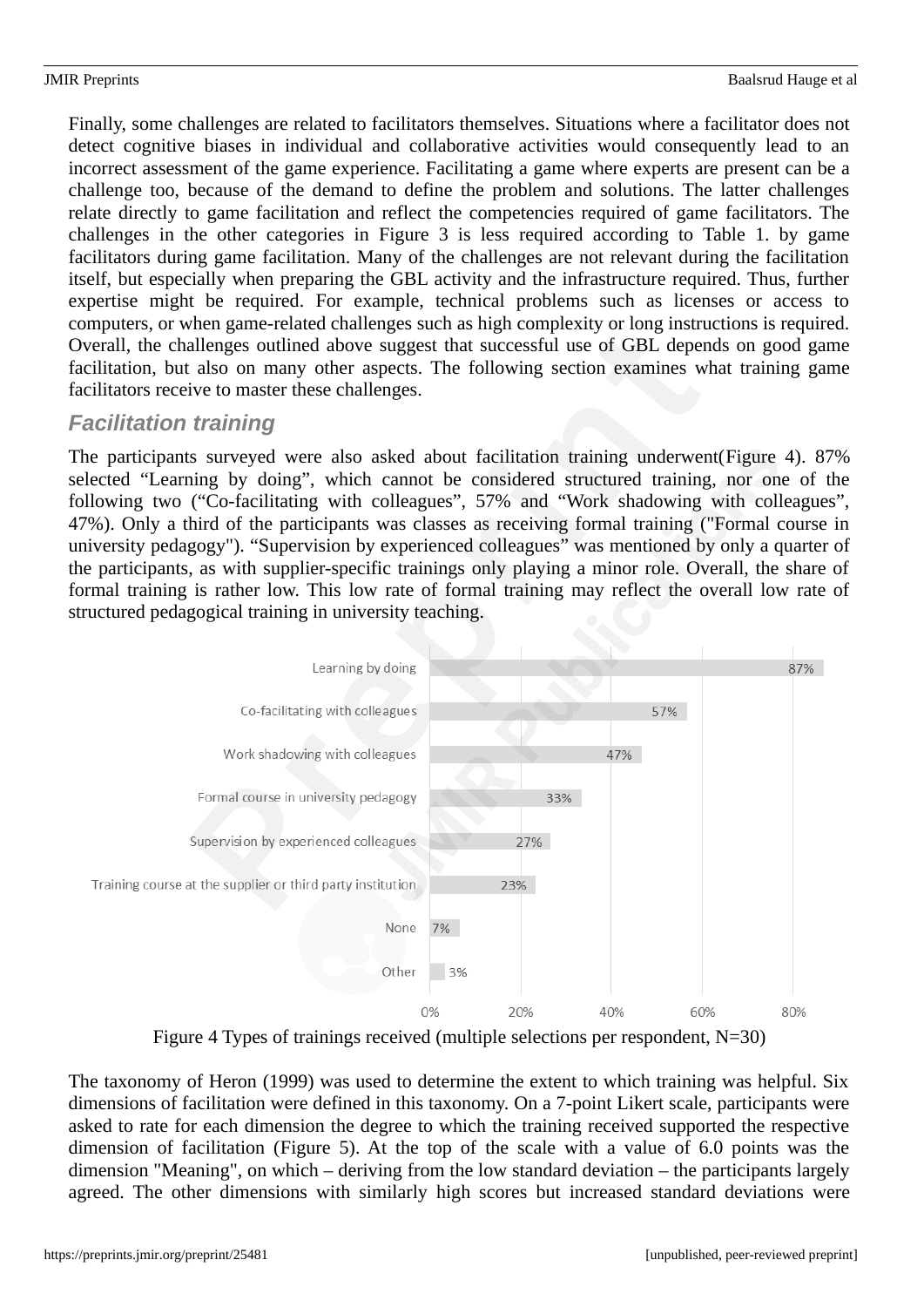"Planning" (5.8), "Valuing" (5.7), and "Structuring" (5.6). The dimensions "Confronting" and "Valuing" were rated on average one point (4.6) lower.

In summary, the high scores for all dimensions indicate that training was generally perceived as helpful. It remains to be clarified whether this assessment is because of the comparatively low amount of formal training, or whether the quality of facilitation might be strengthened by further targeted training.



(7-point Likert scale, N=27)

### *Competency model*

Stewart's [33] competency model for group facilitators comprises 41 competencies categorized in five groups. The competence model was selected because group facilitation is usually included in game facilitation. Thus, Stewart's model represents a valid initial foundation for further tailoring to game facilitation processes, as also concluded by Kortmann and Peters [38]. The participants were asked to rate the importance of each of the competencies for game facilitators on 5-point Likert scales (Table 1). Almost without exception, game facilitator competencies receive lower scores for the importance of each competency, which is discussed in Section 6.

Table 2 lists all competency group scores of the participants surveyed. The difference of 0.7 points for the group of communication skills -the most important competency group for group facilitation -is striking. For game facilitation covered by this study, all scores are in the close range of 3.9 to 4.0 and below the scores for group facilitation investigated by Stewart [33]. Potentially, games being in the focus of GBL activities act as compensating media, which require less competence from game facilitators than it is necessary for group facilitators.

| <b>Competency group</b> | Competency               | <b>Mean</b><br><b>(Stewart 2006)</b> | Mean | <b>Difference</b> |
|-------------------------|--------------------------|--------------------------------------|------|-------------------|
| Interpersonal           | Verbal                   | 4.9                                  | 4.5  | $-0.4$            |
| competencies            | Non-verbal               | 4.6                                  | 3.4  | $-1.2$            |
| (communication skills)  | Written                  | 4.2                                  | 3.2  | $-1.0$            |
|                         | Questioning              | 4.8                                  | 4.2  | $-0.6$            |
|                         | <b>Active listening</b>  | 4.8                                  | 4.2  | $-0.6$            |
|                         | Perceptive listening     | 4.6                                  | 4.1  | $-0.5$            |
|                         | Empathy                  | 4.3                                  | 4.1  | $-0.2$            |
|                         | Summarizing/paraphrasing | 4.6                                  | 3.9  | $-0.7$            |

Table 1. Prioritization of competencies (5-point Likert scale, N=30)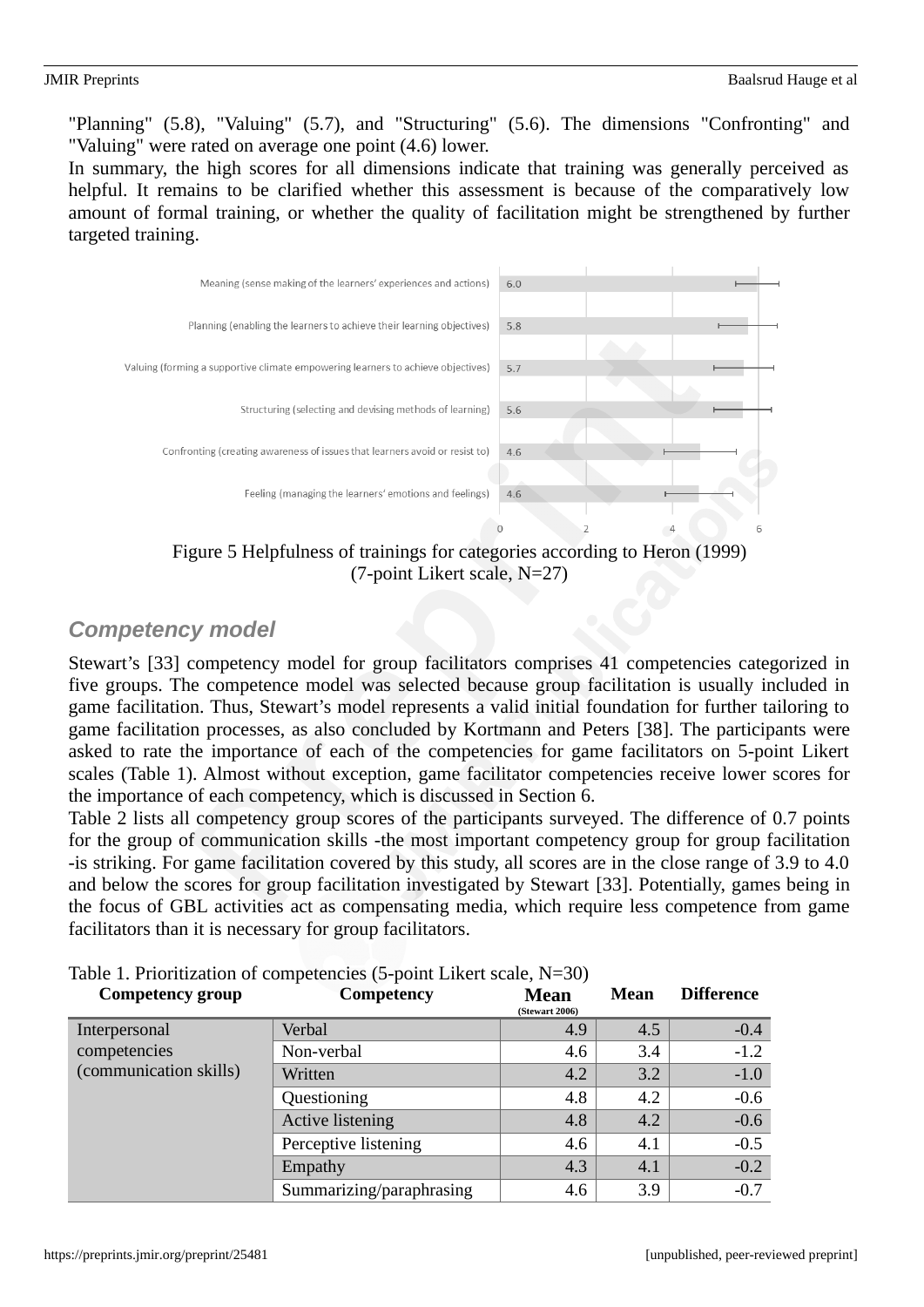| <b>JMIR</b> Preprints | Baalsrud Hauge et al |
|-----------------------|----------------------|
|-----------------------|----------------------|

|                                              | Sensitivity to group                                            | 4.6 | 4.3 | $-0.3$ |
|----------------------------------------------|-----------------------------------------------------------------|-----|-----|--------|
| Interpersonal                                | Sensitivity to underlying                                       | 4.5 | 3.9 | $-0.6$ |
| competencies (further                        | emotions                                                        |     |     |        |
| skills)                                      | <b>Culturally awareness</b>                                     | 4.5 | 3.8 | $-0.7$ |
|                                              | Encourage participation                                         | 4.4 | 4.3 | $-0.1$ |
|                                              | Negotiating                                                     | 4.5 | 3.5 | $-1.0$ |
|                                              | Flexibility                                                     | 4.8 | 4.3 | $-0.5$ |
|                                              | Recognize conflict                                              | 4.5 | 4.0 | $-0.5$ |
|                                              | Resolve conflict                                                | 4.3 | 3.7 | $-0.6$ |
|                                              | Transform conflict                                              | 4.2 | 3.6 | $-0.6$ |
|                                              | Leadership                                                      | 4.1 | 3.7 | $-0.4$ |
|                                              | <b>Motivate others to achieve</b>                               | 4.0 | 4.1 | 0.1    |
|                                              | goals                                                           |     |     |        |
|                                              | <b>Motivate others to</b>                                       | 4.2 | 4.4 | 0.2    |
|                                              | participate creatively                                          |     |     |        |
|                                              | Recognize/reward<br>achievement                                 | 3.5 | 4.1 | 0.6    |
|                                              | Model neutrality                                                | 4.6 | 3.8 | $-0.8$ |
|                                              | <b>Build relationships</b>                                      | 4.3 | 3.9 | $-0.4$ |
| Management process                           | <b>Planning/organizing</b>                                      | 4.4 | 4.5 | 0.1    |
| competencies                                 | Managing time                                                   | 4.5 | 4.3 | $-0.2$ |
|                                              | Manage audio-visual aids                                        | 4.4 | 3.5 | $-0.9$ |
|                                              | Manage physical<br>environment                                  | 4.4 | 3.4 | $-1.0$ |
|                                              | Assimilate information                                          | 4.1 | 3.8 | $-0.3$ |
|                                              | <b>Coaching others</b>                                          | 3.8 | 3.9 | 0.1    |
|                                              | Manage feedback                                                 | 4.4 | 4.3 | $-0.1$ |
|                                              | Manage contract                                                 | 4.1 | 3.2 | $-0.9$ |
| <b>Understanding context</b><br>competencies | Understand organizational<br>context                            | 4.4 | 4.0 | $-0.4$ |
|                                              | Knowledge of theory and<br>application of group<br>facilitation | 4.1 | 3.9 | $-0.2$ |
| Personal characteristics                     | Adaptability                                                    | 4.7 | 4.6 | $-0.1$ |
|                                              | Intellectual agility                                            | 4.5 | 4.3 | $-0.2$ |
|                                              | Trustworthiness                                                 | 4.6 | 4.1 | $-0.5$ |
|                                              | <b>Results motivation</b>                                       | 4.3 | 3.7 | $-0.6$ |
|                                              | Objectivity                                                     | 4.5 | 3.9 | $-0.6$ |
|                                              | <b>Emotionally resilient</b>                                    | 4.7 | 3.9 | $-0.8$ |
|                                              | Self-awareness                                                  | 4.6 | 3.9 | $-0.7$ |
|                                              | Self-development                                                | 4.3 | 3.8 | $-0.5$ |

On average, the competencies of Stewart's model [33] received for game facilitation scored 0.5 points lower compared to group facilitation. To determine which competencies are important for game facilitation compared to group facilitation, only competencies which scored higher for game facilitation over group facilitation was selected (Table 1, bold font). The most significant was the competence "Recognize/reward achievement" with a difference of 0.6, indicating a typical characteristic of games: recognition and rewards. In second with a difference of 0.2 was "Motivate others to take part creatively", which is associated with games where motivation played a prominent role. Competencies with a difference of 0.1 include "Motivate others to achieve goals. Finally,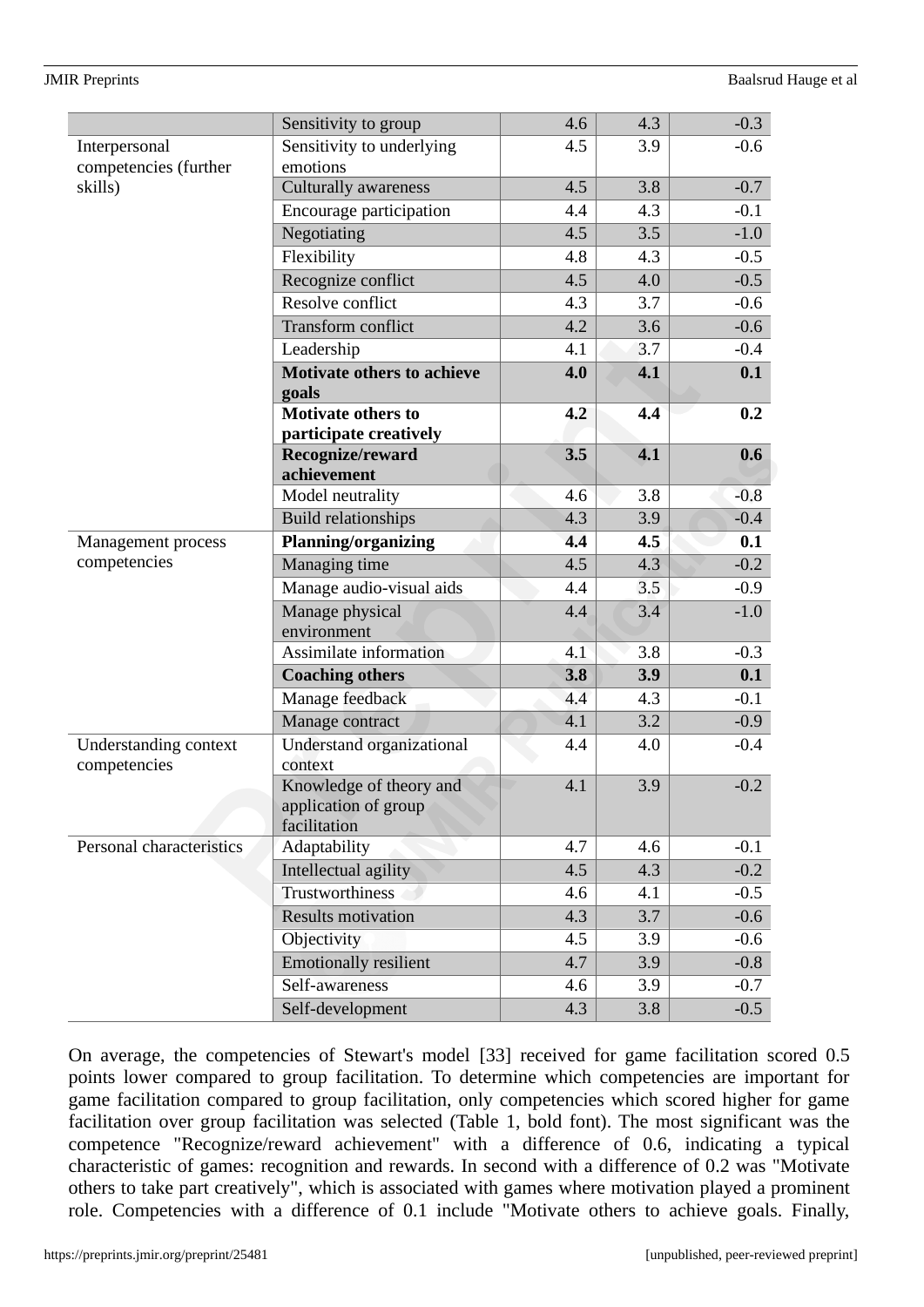"Coaching others" and "Planning/organizing" were considered by the respondents more important for game facilitation over group facilitation.

| Competency group                                  | M              | M   | Difference |
|---------------------------------------------------|----------------|-----|------------|
|                                                   | (Stewart 2006) |     |            |
| Interpersonal competencies (communication skills) | 4.6            | 3.9 | $-0.7$     |
| Interpersonal competencies (further skills)       | 4.2            | 3.9 | $-0.2$     |
| Management process competencies                   | 4.3            | 3.9 | $-0.4$     |
| Understanding context competencies                | 4.3            | 4.0 | $-0.3$     |
| Personal characteristics                          | 4.5            | 4.0 | $-0.5$     |

Table 2. Difference of prioritization compared to Stewart [33] per competency group **Competency group M M Difference**

## **Discussion**

During the last decades, there has been a shift from teacher-centric towards learner-centric learning models [47], which also nurtured the uptake of experiential learning, including GBL. This shift also affects the teacher's role. But how has this change influenced the teacher's competencies regarding facilitation within higher education? Teachers within higher education do often lack the formal didactical education that teachers within the K12 system have. In this article, therefore the following three research questions have been investigated:

i. Which competencies are particularly needed by the facilitator, and what are training needs for the facilitator?

Core competencies according to the interviews and authors' reflection were divided into two major groups: managerial and technical competencies. The more technical competencies comprise topics such as the knowledge of the gameplay, game content, its connection to the intended learning outcome and the operation of any technical infrastructure. The more managerial competencies include active listening and reactive and proactive abilities to act on groups reactions, through the use of strategies like team management, leadership, motivational and participation techniques, consensus techniques, community management empathy, conflict resolution, and flexibility. This is underpinned by the survey (Table 1), prioritizing the competencies according to Stewart [33], where verbal communication achieves 4.5 (out of 5), motivate others to take part creatively (4.4), flexibility and encourage participation (all interpersonal competencies) both ranked with 4.3. The personal characteristics adaptability and intellectual agility score 4.6 and 4.3. Competencies like planning and organizing (4.5), managing time and feedback (both 4.3) are also seen as core competencies, which is in line with the qualitative results.

The second part of this research questioned the need for training. The answer to this was complicated by the low proportion of people who received training (formal and informal). Among the interviewees, none had formal didactical training. This holds for 2/3 of the survey group, while the authors seem to have a higher percentage of formal courses. This might be because more than half of the authors hold faculty positions with requirements on didactics for higher education. The qualitative results clearly state the need for training in the connection of the didactics and gameplay from a different perspective.

The actual training in the area is for all low, which can be seen also in the wish list of the interviewees on addressed training topics before first facilitation:

- I. Connection between game design and facilitation process (Heron: Meaning)
- II. How to observe and what to observe (Heron: Meaning)
- III. How to assess and conclude the game process. How to know what aspects of knowledge need to be assessed. (Heron: Planning and Structuring)
- IV. How to understand holistically players' game decisions and 'soft data' as a behavior of players, level of communication with others etc. (Heron: Confronting and Feeling)
- V. Observation and feedback (Heron: Valuing)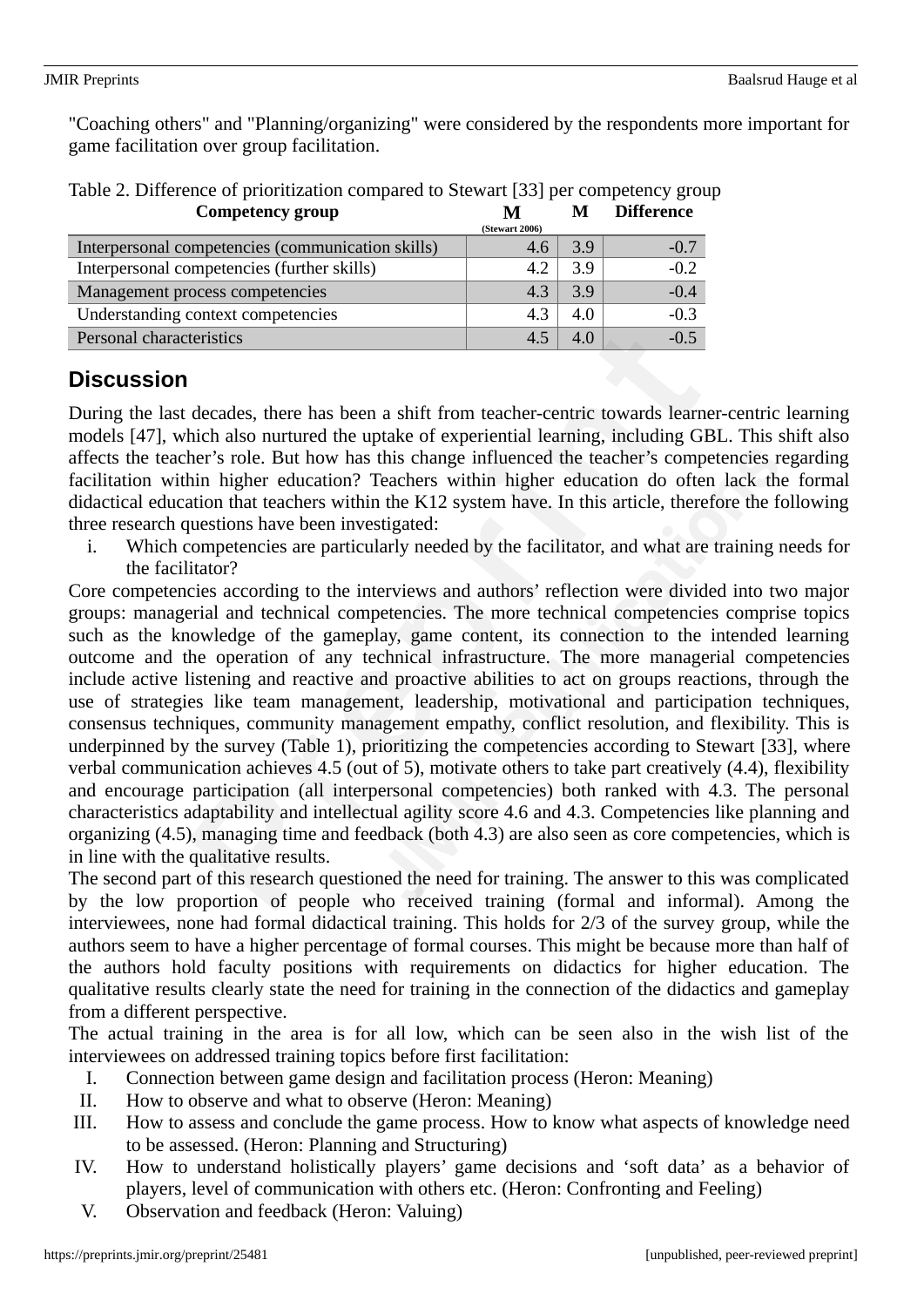According to Figure 5, training in general was perceived as helpful. Looking at the wish list, it becomes apparent that a training program focusing on facilitation would support the formal competency development and also fill a need identified by many of the respondents.

- This first research question leads to looking at the results for the second research question:
	- ii. What could be relevant training courses for occasional game facilitators in higher education look like?

The answer to this question was somewhat negative (Figure 4). In the survey, 87% say it is learning by doing. In the author group, less than 20% had received formal training before starting their game facilitation. Overall, the share of formal training remains low. Comparing this with K12 teachers or professional vocational trainers, this low rate of formal training may reflect the overall low rate of structured pedagogical training in university teaching. There is however a change in higher education. While scientific excellence used to play the overarching role in applying for academic faculty positions, there has been a shift towards also focusing on teaching experience and competency during the last decade. This may relate also to an increased focus on the process quality within higher education [48]. More and more countries impose formal requirements on the didactical and pedagogical competencies, as a part of the appraisal procedure. Maturity models are widely used for assessing the maturity level within a specific area [49, 50]. Even though not frequently used, there are different maturity models also for higher education. For example, Zhou [51] has developed a capability maturity model of the e-learning process. Game facilitation is not primary about elearning, since many games are haptic or board games, but Zhou has the dimension of process capability in his model, which is transferable for game facilitation and higher education. It comprises the levels (transferred from e-learning to GBL): (1) delivery – delivers facilitated GBL units, (2) planned – as clear and measurable objectives for GBL projects, (3) defined – provides a defined process for development and support of GBL, (4) managed – ensuring the quality of the resources and the deliveries, (5) optimizing – continual improvement in all aspects of the process. Matching the outcomes of the received training focusing on facilitation, it can be concluded that maturity is maximum at level 1. This might also be a reason the uptake is so low. Staff interested in using games for education, undergoes a time-consuming process of learning by doing. This leads to difficulties in delivering an acceptable quality in teaching during the first years. Considering that most of the facilitators just use such methods once or twice a year, shows the problematic situation.

Since it may be stated that there is hardly any training of facilitation of games provided, and knowing that more and more universities offer programs on higher education pedagogics and didactics, it would be relevant to know how the participants in this study rate the differences in competency needs. This leads to the answer to the third research question:

iii. How do the competencies of occasional game facilitators differ from the competencies needed for other learning approaches, such as lectures, problem-based learning, or online education?

Table 1 and Table 2 in section 5 address this issue. Using Stewarts competency model, it can clearly be stated that the participants see large differences in quite a few areas: For communication skills, the overall tendency is that this is less important in the facilitation of games, where non-verbal and written communication have the highest deviation (-1.2 and 1.0), but still relevant. This might be seen in the light of the answer given to the question of what type of games the participants use. The large majority ticked that they use games with inbuilt communication. For interpersonal skills, there are also large deviations, specifically on negotiation (-1.0) – this might also be that it is a part of the gameplay, and thus not so relevant for the facilitation. According to Table 1, the deviation related competencies on motivation both related to goal achievements and creative participation and on reward and recognition, is quite low, however there is a higher need for these competencies. These are also competencies, which were found on the wish list in the qualitative part of the study. Personal characteristic competencies seem on the other side to be less needed.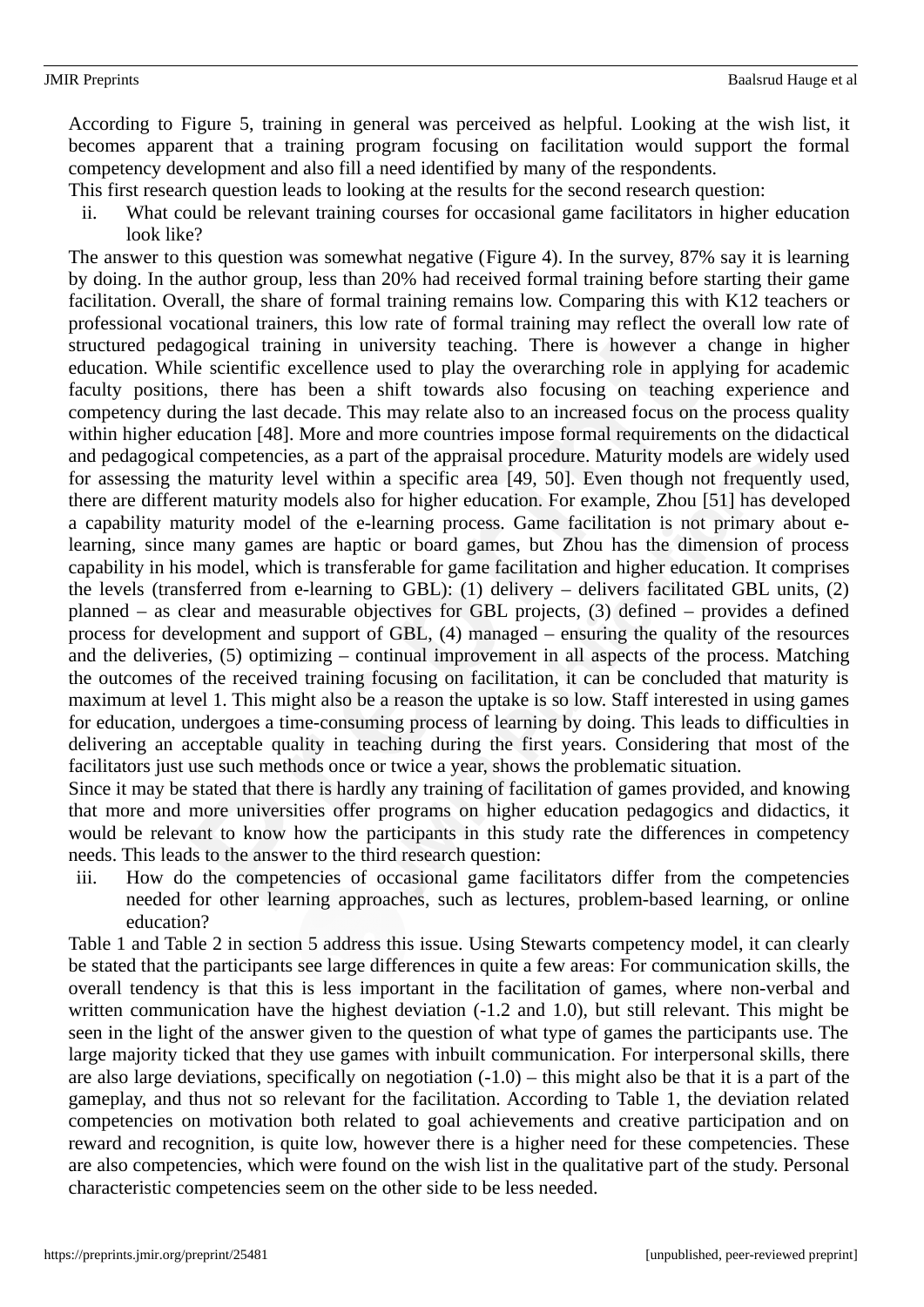### **Summary and future work**

Summarized, it can be stated that the maturity of game facilitation in higher education is low. There is a need for formal training courses, and competency models are hardly implemented in this field. As a matter of perspective, besides implementing trainings for game facilitators, further approaches are available for increasing the diffusion of serious games and the effectiveness of GBL. Figure 3, which has been discussed earlier, provides an overview of challenges, such as supporting motivation of players, to be covered by approaches for increasing the diffusion of serious games. For example, giving learners a choice to take part in GBL activities or to engage in some other learning activities is likely to increase learner motivation in the chosen learning activity [15, 52]. Likewise, the choice of the game employed itself has a great impact on learning success: learners have preferences for games depending on learner prerequisites, such as age, ethnicity, and gender [53, 54]. But certain game mechanics might be especially suited for GBL activities [55, 56].

This multi-method study investigates the competencies essential for game facilitation in higher education as well as analyses, based on empirical data, the perceived gap between essential and existing competencies. The paper also discusses if there is a structured approach for competence development for the target group. The findings indicate that there is limited or no general competence model for game facilitators and that casual game facilitators rarely undergo any specific, formal training. The lack of specific training is to be regarded as one reason for the lack of dissemination of games in higher education. The study provides the basis for a competence model for game facilitators that may serve as a prerequisite for the development of specific trainings. Future work includes the confirmation, consolidation and refinement of the competence model presented, such as by means of an extended survey for a larger group of participants. Based on the competence model defined, organizational policies for trainings are to be developed. With an increased dissemination of GBL because of growing game facilitation competencies, the effects on teaching in higher education have to be explored. However, one approach that could replace the training of game facilitators is the digital support or even the replacement of game facilitators by virtual assistants. thanks to the growing improvements in AI [57].

### **References**

- 1. Breuer, J., Bente, G.: Why so serious? On the Relation of Serious Games and Learning. J. Comput. Game Cult. 4, 7–24 (2010).
- 2. Michael, D.R., Chen, S.L.: Serious Games: Games That Educate, Train, and Inform. Course Technology, Mason, OH, USA (2005).
- 3. Ratan, R., Ritterfeld, U.: Classifying Serious Games. In: Ritterfeld, U., Cody, M., and Vorderer, P. (eds.) Serious games: Mechanisms and effects. pp. 10–22. Routledge, New York (2009).
- 4. Kolb, D.A.: Experiential learning: Experience as the source of learning and development. FT press (2014).
- 5. Urhahne, D., Chao, S.H., Florineth, M.L., Luttenberger, S., Paechter, M.: Academic selfconcept, learning motivation, and test anxiety of the underestimated student. Br. J. Educ. Psychol. 81, 161–177 (2011).
- 6. Laurillard, D.: The pedagogical challenges to collaborative technologies. Int. J. Comput. Collab. Learn. 4, 5–20 (2009).
- 7. Abraham, R.R., Komattil, R.: Heutagogic approach to developing capable learners. Med. Teach. 39, 295–299 (2017).
- 8. González, A., Jennings, D., Manriquez, L.: Multi-faceted impact of a team game tournament on the ability of the learners to engage and develop their own critical skill set. Int. J. Eng.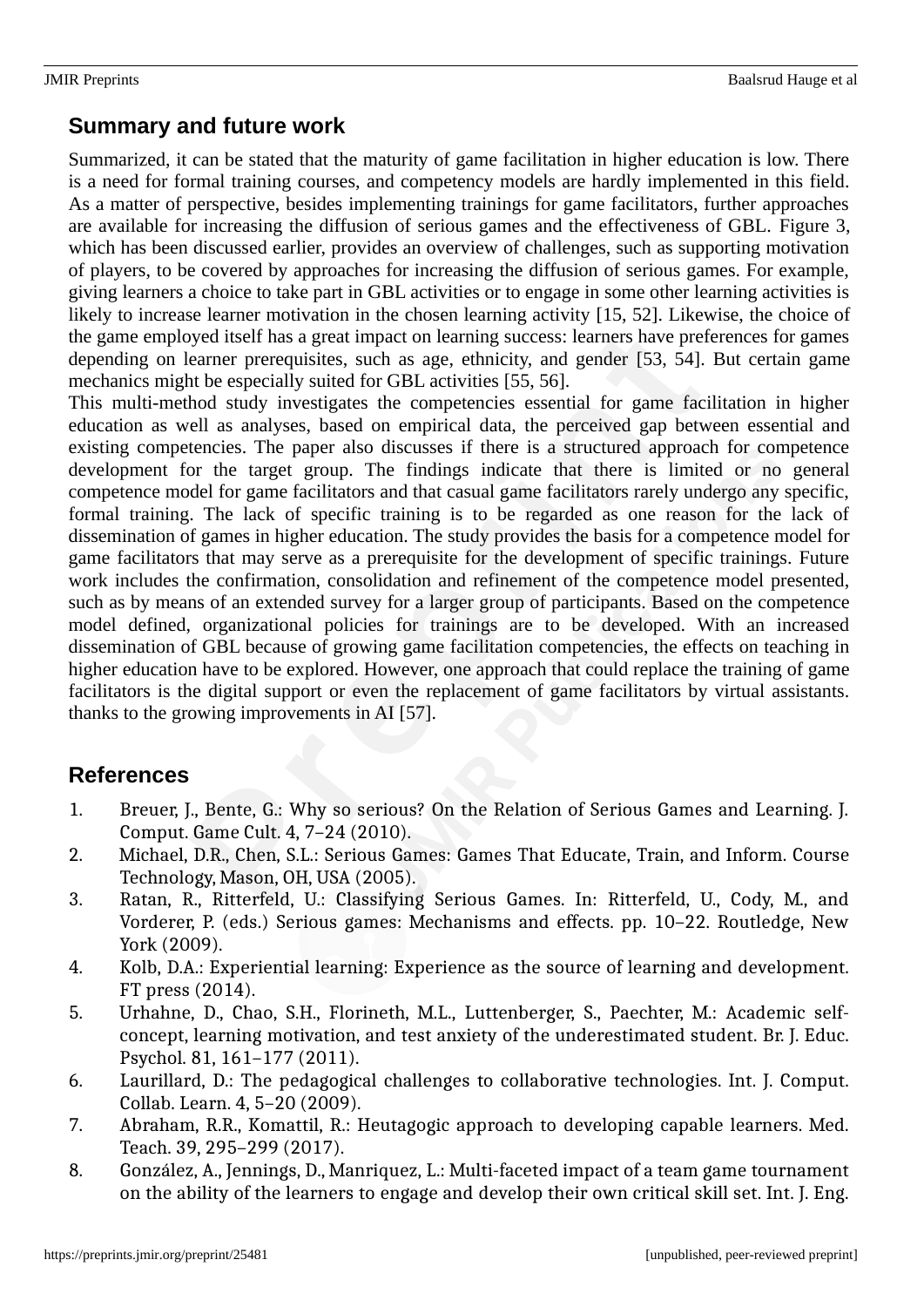Educ. 30, 1213–1224 (2014).

- 9. Gentile, M., Città, G., Perna, S., Signa, A., Dal Grande, V., Ottaviano, S., La Guardia, D., Allegra, M.: The role of disposition to critical thinking in digital game-based learning. Int. J. Serious Games. 6, 51–63 (2019).
- 10. Steinkuehler, C.A., Duncan, S.: Scientific Habits of Mind in Virtual Worlds. J. Sci. Educ. Technol. 17, 530–543 (2008).
- 11. Bellotti, F., Berta, R., De Gloria, A., Lavagnino, E., Antonaci, A., Dagnino, F., Ott, M., Romero, M., Usart, M., Mayer, I.: Serious games and the development of an entrepreneurial mindset in higher education engineering students. Entertain. Comput. 5, 357–366 (2014).
- 12. Pechenkina, E., Laurence, D., Oates, G., Eldridge, D., Hunter, D.: Using a gamified mobile app to increase student engagement, retention and academic achievement. Int. J. Educ. Technol. High. Educ. 14, 31 (2017).
- 13. Dörner, D.: Über die Schwierigkeiten menschlichen Umgangs mit Komplexität. Psychol. Rundschau. XXXI, 163–179 (1981).
- 14. Arnold, U., Söbke, H., Reichelt, M.: SimCity in Infrastructure Management Education. Educ. Sci. 9, 209 (2019).
- 15. Söbke, H.: A Case Study of Deep Gamification in Higher Engineering Education. In: Gentile, M., Allegra, M., and Söbke, H. (eds.) Games and Learning Alliance, 7th International Conference, GALA 2018, Palermo, Italy, December 5–7, 2018, Proceedings. pp. 375–386. Springer (2019).
- 16. Riemer, V., Schrader, C.: Learning with quizzes, simulations, and adventures: Students' attitudes, perceptions and intentions to learn with different types of serious games. Comput. Educ. 88, 160–168 (2015).
- 17. De Gloria, A., Bellotti, F., Berta, R.: Serious Games for education and training. Int. J. Serious Games. 1, (2014).
- 18. Egenfeldt-Nielsen, S.: Overview of research on the educational use of video games, http://www.itu.dk/people/sen/papers/game-overview.pdf.
- 19. Boyle, E.A., Hainey, T., Connolly, T.M., Gray, G., Earp, J., Ott, M., Lim, T., Ninaus, M., Ribeiro, C., Pereira, J.: An update to the systematic literature review of empirical evidence of the impacts and outcomes of computer games and serious games. Comput. Educ. 94, 178– 192 (2016).
- 20. Klabbers, H.G.: The Magic Circle: Principles of Gaming & Simulation. Sense Publishers (2009).
- 21. Shaffer, D.W.: Epistemic frames for epistemic games. Comput. Educ. 46, 223–234 (2006).
- 22. Lave, J., Wenger, E.: Situated learning: legitimate peripheral participation. Cambridge University Press (1991).
- 23. Weick, K.E.: Sensemaking in organizations. Sage (1995).
- 24. Chapman, S., McPhee, P., Proudman, B.: What is Experiential Education? J. Exp. Educ. 15, 16–23 (1992).
- 25. Leigh, E., Spindler, L.: Congruent facilitation of simulations and games. Gaming, Simulations Soc. Res. Scope Perspect. 189–198 (2005).
- 26. Bodner, S.L.: The evolution of job analysis: competency assessment comes of age. Int. J. Career Manag. 7, 1–11 (2012).
- 27. Campion, M.A., Fink, A.A., Ruggeberg, B.J., Carr, L., Phillips, G.M., Odman, R.B.: Doing competencies well: Best practices in competency modeling. Pers. Psychol. 64, 225–262 (2011).
- 28. Gessler, M., Sebe-Opfermann, A.: Kompetenzmodelle. In: Müller-Vorrüggen, M. and Radel, J. (eds.) Handbuch Personalentwicklung. pp. 159–184. , Stuttgart, Germany (2017).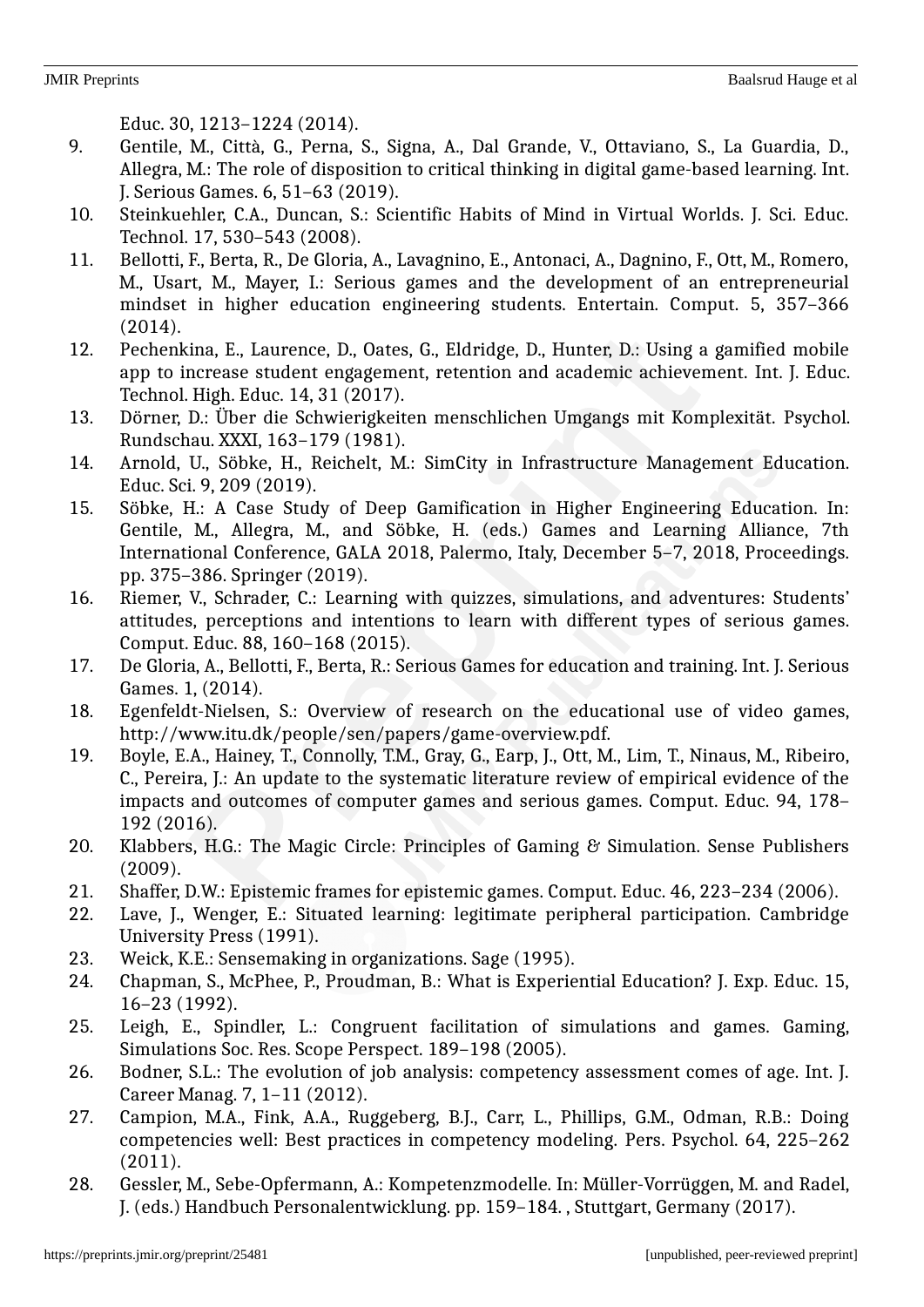- 29. Mudra, P.: Personalentwicklung Integrative Gestaltung betrieblicher Lern- und Veränderungsprozesse. Vahlen (2004).
- 30. Krumm, S., Mertin, I., Dries, C.: Kompetenzmodelle. Hogrefe Göttingen (2012).
- 31. Boulter, N., Dalziel, M., Hill, J. eds: Achieving the Perfect Fit. Gulf Publishing Company., Houston , TX , USA (1998).
- 32. Duffy, F.M.: National Framework of Professional Standards for Change Leadership in Education. Int. J. Educ. Leadersh. Prep. 4, 45 (2009).
- 33. Stewart, J.-A.: High-Performing (and Threshold) Competencies for Group Facilitators. J. Chang. Manag. 6, 417–439 (2006).
- 34. Nelson, T., McFadzean, E.: Facilitating problem-solving groups: facilitator competences. Leadersh. Organ. Dev. J. 19, 72–82 (1998).
- 35. Baker, L.L., Fraser, C.: Facilitator core competencies as defined by the International Association of Facilitators. IAF Handb. Gr. Facil. 459–471 (2005).
- 36. Hoidn, S., Kärkkäinen, K.: Promoting Skills for Innovation in Higher Education: A Literature Review on the Effectiveness of Problem-based Learning and of Teaching Behaviours. OECD Educ. Work. Pap. 177–182 (2014).
- 37. Blašková, M., Blaško, R., Kucharčíková, A.: Competences and Competence Model of University Teachers. Procedia - Soc. Behav. Sci. 159, 457–467 (2014).
- 38. Kortmann, R., Peters, V.: Demystifying the unseen helmsman: Towards a competency model for game facilitators. (2017).
- 39. Despeisse, M.: Games and simulations in industrial engineering education: a review of the cognitive and affective learning outcomes. In: 2018 Winter Simulation Conference (WSC). pp. 4046–4057. IEEE (2018).
- 40. Grogan, P.T., Meijer, S.A.: Gaming Methods in Engineering Systems Research. Syst. Eng. 20, 542–552 (2017).
- 41. Irvine, J.: A comparison of revised Bloom and Marzano's new taxonomy of learning. Res. High. Educ. J. 33, 1-16 (2017).
- 42. Peth-Pierce, R.: A Good Beginning: Sending America's Children to School with the Social and Emotional Competence They Need To Succeed. 1–33 (2000).
- 43. Valiathan, P.: Blended learning models. Learn. circuits. 3, 50–59 (2002).
- 44. Söbke, H., Hadlich, C., Müller, N., Hesse, T., Henning, C., Schneider, S., Kornadt, O., Hennig, C., Schneider, S., Aubel, M., Kornadt, O.: Social Game Fliplife: Digging for talent – an analysis. In: Felicia, P. (ed.) Proceedings of the 6th European Conference on Games Based Learning. pp. 487–494. Academic Publishing Limited (2012).
- 45. Baalsrud Hauge, J., Bellotti, F., Nadolski, R., Kickmeier-Rust, M., Berta, R., Carvalho, M.: Deploying serious games for management in higher education: Lessons learned and good practices. EAI Endorsed Trans. Serious Games. 14, 225–234 (2013).
- 46. Heron, J.: The complete facilitator's handbook. Kogan Page (1999).
- 47. Saulnier, B., Landry, J., Wagner, T.: From Teaching to Learning: Learner-Centered Teaching and Assessment in Information Systems Education. J. Inf. Syst. Educ. 19, 169 (2008).
- 48. Cardoso, S., Tavares, O., Sin, C.: The quality of teaching staff: higher education institutions' compliance with the European Standards and Guidelines for Quality Assurance—the case of Portugal. Educ. Assessment, Eval. Account. 27, 205–222 (2015).
- 49. De Carolis, A., Macchi, M., Negri, E., Terzi, S.: A Maturity Model for Assessing the Digital Readiness of Manufacturing Companies. In: Lödding, H., Riedel, R., Thoben, K.-D., von Cieminski, G., and Kiritsis, D. (eds.) Advances in Production Management Systems. The Path to Intelligent, Collaborative and Sustainable Manufacturing. pp. 13–20. Springer International Publishing, Cham (2017).
- 50. Machado, C.G., Winroth, M., Carlsson, D., Almström, P., Centerholt, V., Hallin, M.: Industry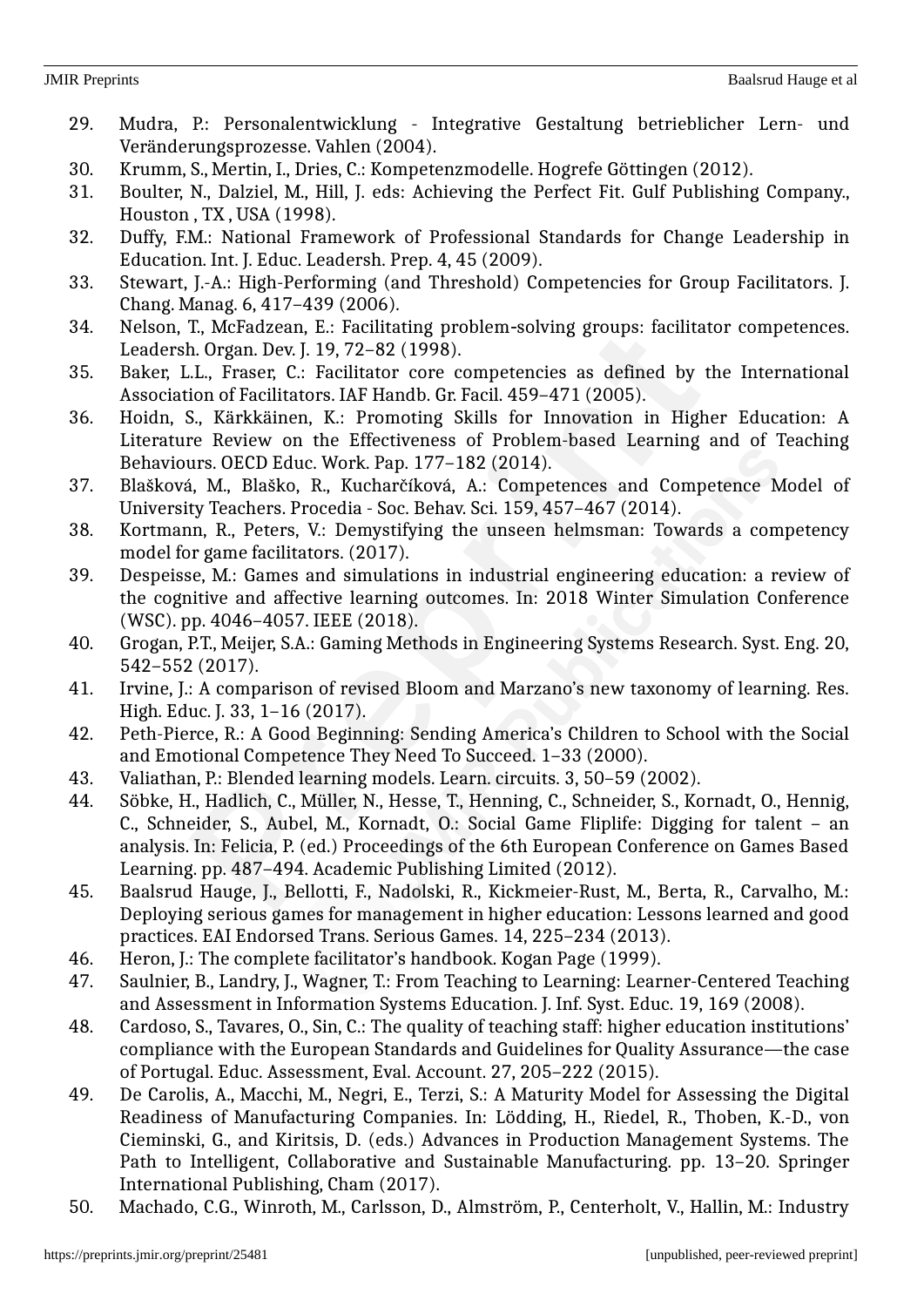4.0 readiness in manufacturing companies: Challenges and enablers towards increased digitalization. Procedia CIRP. 81, 1113–1118 (2019).

- 51. Zhou, Y.: Towards Capability Maturity Model of e-Learning Process. Intell. Inf. Manag. 04, 95–98 (2012).
- 52. Bowey, J.T., Friehs, M.A., Mandryk, R.L.: Red or blue pill: Fostering identification and transportation through dialogue choices in RPGs. ACM Int. Conf. Proceeding Ser. (2019).
- 53. Passmore, C.J., Birk, M. V., Mandryk, R.L.: The privilege of immersion: Racial and ethnic experiences, perceptions, and beliefs in digital gaming. Conf. Hum. Factors Comput. Syst. - Proc. 2018-April, 1–19 (2018).
- 54. Birk, M. V., Friehs, M.A., Mandryk, R.L.: Age-based preferences and player experience: A crowdsourced cross-sectional study. CHI Play 2017 - Proc. Annu. Symp. Comput. Interact. Play. 157–170 (2017).
- 55. Alexandrovsky, D., Friehs, M.A., Birk, M. V., Yates, R.K., Mandryk, R.L.: Game dynamics that support snacking, not feasting. CHI Play 2019 - Proc. Annu. Symp. Comput. Interact. Play. 573–588 (2019).
- 56. Söbke, H., Baalsrud Hauge, J., Stefan, I.A.: Prime Example Ingress: Reframing the Pervasive Game Design Framework (PGDF). Int. J. Serious Games. 4, 39–58 (2017).
- 57. Luccini, A.M., Montara, M., Catalano, C.E.: Deliverable 3.2: SG Thematic Application Fields Report. (2012).
- 58. Terdiman, D.: I played the first Alexa-enabled board game and it was a real trip, https:// medium.com/fast-company/i-played-the-first-alexa-enabled-board-game-and-it-was-areal-trip-74fa33714763.
- 59. Angehrn, A.A.: Experience with Post-Game Learning Communities (PGLC), https://seriousgamessociety.org/2016/09/22/experience-with-post-game-learningcommunities-pglc/.
- 60. Catalano, C.E., Luccini, A.M., Mortara, M.: Guidelines for an effective design of serious games. Int. J. Serious Games. 1, (2014).
- 61. Luccini, A.M.: How to set up Post Game Learning Communities, ttps://seriousgamessociety.org/2016/09/22/how-to-set-up-post-game-learningcommunities/.
- 62. Luccini, A.M.: Why to set up Post Game Learning Communities, https://seriousgamessociety.org/2016/09/22/why-to-set-up-post-game-learningcommunities/.
- 63. Angehrn, A.A., Maxwell, K., Marco Luccini, A., Rajola, F.: Designing effective collaboration, learning and innovation systems for education professionals. Int. J. Knowl. Learn. 5, 193– 206 (2009).
- 64. Lipmanowicz, H., McCandless, K.: The surprising power of liberating structures: Simple rules to unleash a culture of innovation. Liberating Structures Press Seattle, WA (2013).
- 65. Axelrod, R.: Terms of engagement: New ways of leading and changing organizations. Berrett-Koehler Publishers (2010).
- 66. Deci, E.L., Flaste, R.: Why we do what we do: Understanding self-motivation. Penguins Books (1995).
- 67. Pink, D.H.: Drive: The surprising truth about what motivates us. Penguin (2011).
- 68. Group Jazz: Group Jazz handbook: Engaging Everyone with Liberating Structures.

## **Multimedia Appendix A: Facilitation with large groups**

Designing facilitation activities for large audiences has to deal with an important scale factor to be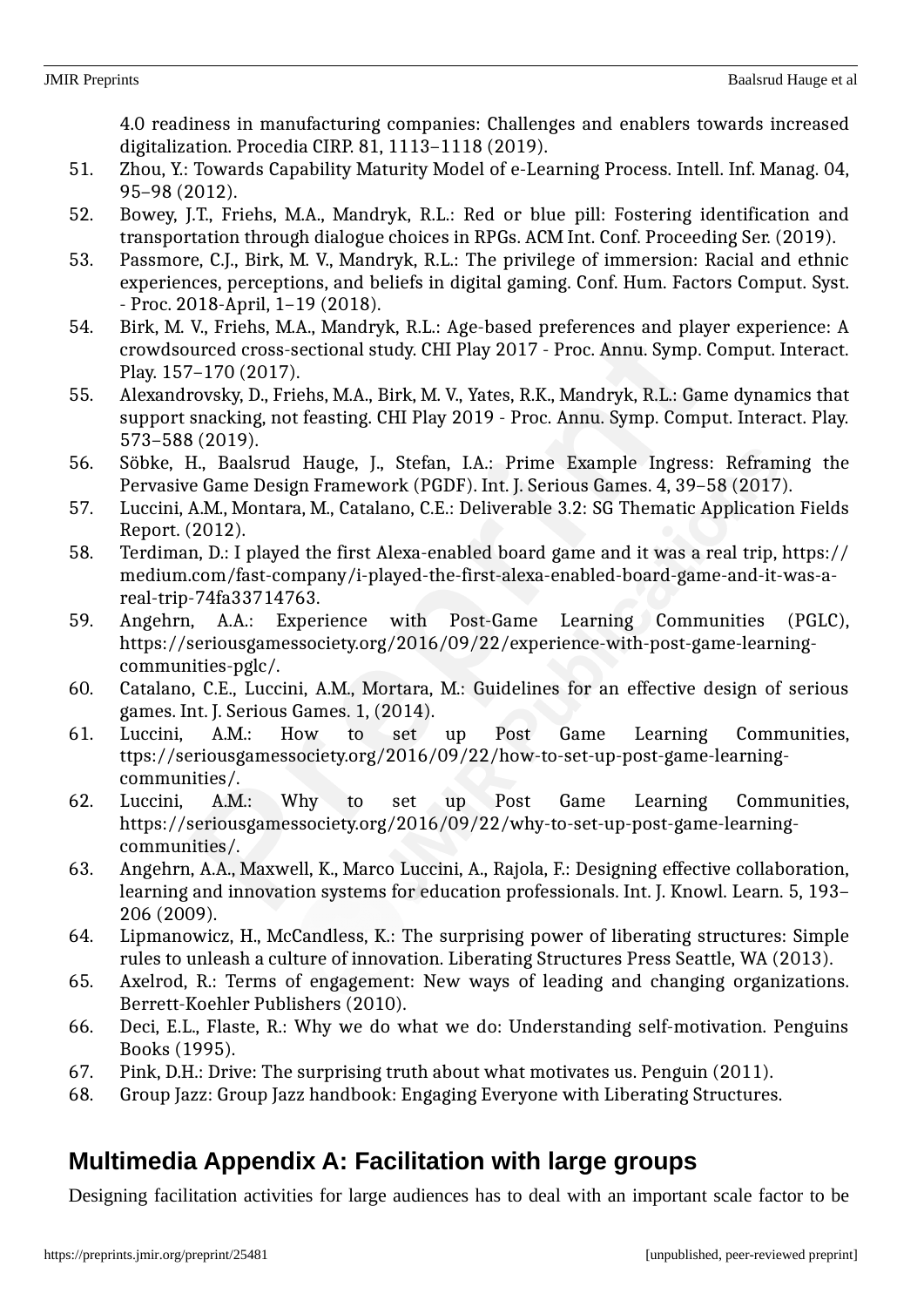taken into account. Executive education in business schools and corporate universities provide good examples that can be used in higher education at all levels.

The use of social media, web technology and of collaborative platforms has been successfully implemented and already documented [59–62] in particular for what concerns the support to the debriefing phase of a GBL experience. Post-Game Learning Communities (PGLC) have been created to consolidate the game learning experience over time: the cohorts of participants (usually around 30 people, but up to hundred sometimes) have been gathered together around a community platform where they have had the opportunity to implement the learning outcomes that were devised by the game experience [63]. Here, the facilitator sets the floor to a learning-by-doing experience as a natural follow-up of the game experience and as long as that participants get confident with the new environment and the tasks they are given, plays more and more the role of an observer and a reporter of the activities performed in the platform in order to measure the learning impact on the audience that is, learners' ability to apply what they have been supposed to learn during the game experience.

These kinds of platforms [63] have been successfully replicated for different serious games in executive education and were also filling a gap in terms of awareness, knowledge and adoption of web 2.0 technologies among managers. Such experience has paved the way to the use of participative technologies and social media nowadays to support not only the debriefing phase and the follow-up of a game session, but the whole learning experience, game run included. Scalability is no longer a technical issue as video conferencing, social media, MOOCs, online collaboration tools and real-time online questionnaires are well established. The two last examples are significant as they provide solutions for blended learning settings and allow to get feedback from large gatherings in the real world. So, a facilitator has plenty of tools to tap in to reach large audiences. Therefore, the process of facilitation is more important than the instruments. The latter depends on the former. The process can be supported by the introduction of Liberating Structures [64] and cognate tools. These are more than a collection of facilitation techniques to foster innovation. They allow to address in a distributed and inclusive way complex situations by tapping into collective intelligence, provided that the proper settings are prepared. They have been designed to involve all participants, but the space arrangement plays an important role regardless of being physical, virtual or blended, give room for exchanges and self-expression. Here lies the secret to deal with facilitation for large audiences offline, online, and in blended environments: the more the facilitation is shifted towards delegation and self-regulation, the more effective and the better impact is expected. Large audiences are difficult to be controlled and observed at once. Therefore, the good strategy is to design facilitation in such a way to engage the audience in compelling activities involving everyone in first person [65] and with a shared purpose, by stimulating everyone's intrinsic motivation [66, 67] at the same time.

Official and unofficial Liberating Structures [68] can also be combined in sequences (strings), nested in one another as building blocks, and changed at will in as many variants as needed. Liberating Structures are conceived to a) share ideas, knowledge, experiences, b) reveal/discover opportunities/ generate ideas, c) analyze/diagnose/debrief, d) help/get help, e) strategize, f) plan. Even though they have been originally conceived for offline activities, they can be easily implemented online:

• "Gallery Walk" (aka "Shift and share") and "World Café" that best fit to spread knowledge and stimulate individual reflection on and team discussion around specific topics can be organized in breakout rooms.

• "Mini Constellations", "Critical Uncertainties", "Agreement-Certainty Matrix" and "Ecocycle Planning" are addressing issues and challenges visually on a map to express respectively the level of agreement, the different perspectives, and phases, all can be implemented by the combination of a videoconferencing system and a whiteboard as co-editing support – the facilitator has just to explain the context and the rules;

• "Wise crowds" (aka "Co-development" or "Mastermind") and "Fishbowl" which focus on peer support and experience exchanges (particularly useful for experiential learning implemented via role-playing games) can be implemented by a video conferencing tool with or without the use of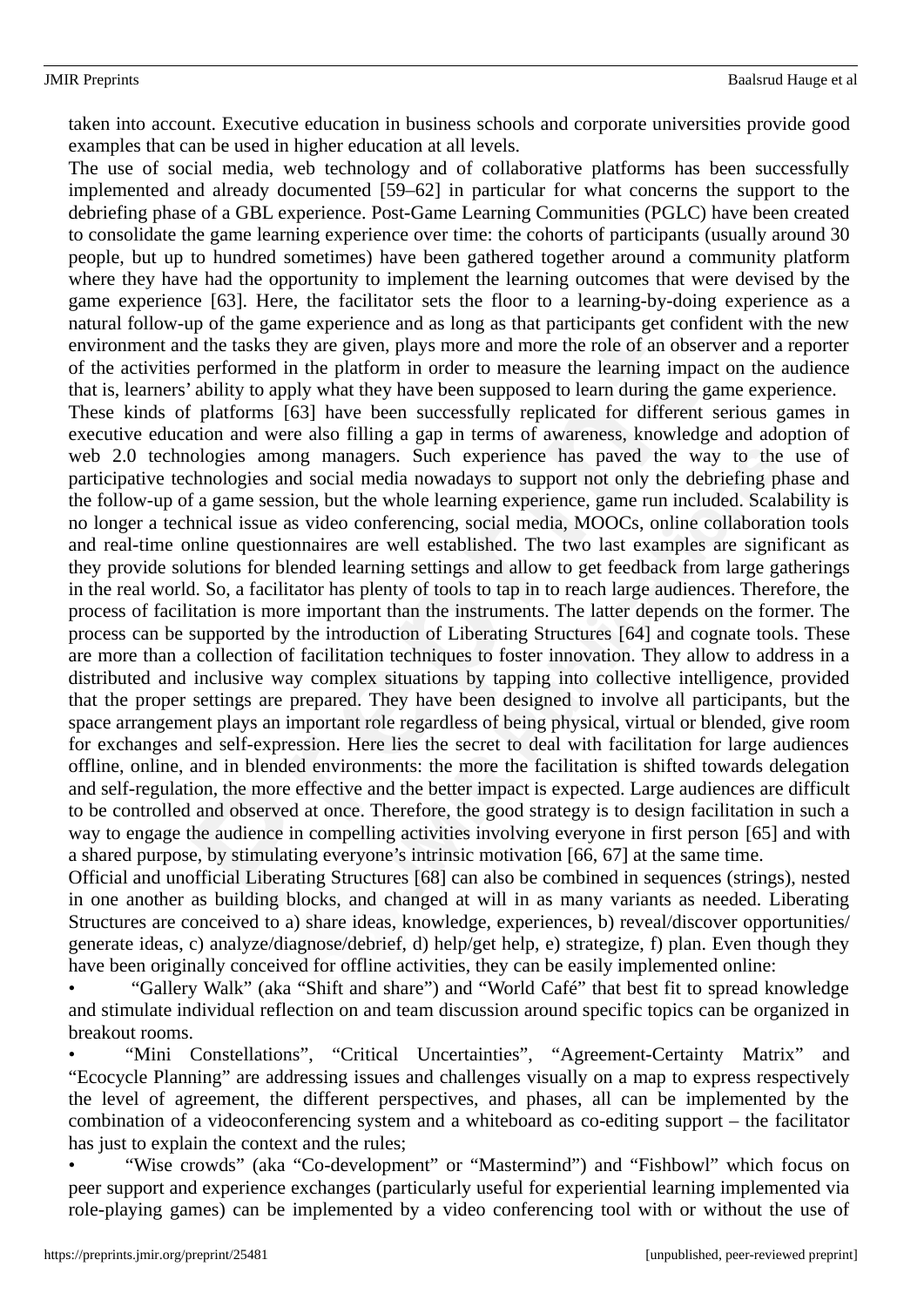breakout rooms – the facilitator communicates the context and the rules, moderates the requests of intervention/involvement in the ongoing discussion and distributes teams in breakout rooms if required.

For what concerns brainstorming, the simplest way of implementing them on a large scale and asynchronously is using the so-called brainwriting technique.

The technical means and the procedural techniques are available to tackle any kind of audience offline and online, nowadays. What is most important with large groups is to change the facilitator's mindset that has to be keener on adopting a designer attitude in preparing the settings of the intervention and in involving the audience in active and self-regulating participation by leveraging on collective intelligence and inclusive facilitating techniques.

# **Multimedia Appendix B: Questionnaire - Educational scenarios**

The questionnaire (section 5) included also questions aiming at the educational scenarios, i.e. in what form the game is embedded in the teaching. Again, the participants could choose from a multiple selection question (see Figure 6). With 80% the most common option is embedding the game in a lecture. The game is used in one lecture in such a scenario to achieve certain learning goals, allowing the preceding and following lectures to be designed independently of the game. The second most frequently mentioned scenario is the homework variant with 47%: learners are given the homework assignment to work with a game to achieve certain goals. Often such a scenario is prepared and followed up (briefing, debriefing) in the pre- and post-lecture. Nearly 43% of the participants use a game over several lectures while considering the same scenario. Here game facilitation accompanies the learners over a longer time and can also be described as a joint long-term developing of a particular scenario. The next variant (37%) is similarly structured: here, game facilitation also extends over several lectures. However, usually with the same game, different goals are aimed at.



Figure 6 Educational scenarios used in facilitation (multiple selections per respondent, N=30)

*Cohort size* is also characteristic of an educational scenario. The most frequently mentioned cohort size is 16 - 30 (43%), followed by 6 - 15 (37%). A cohort size of over 31 learners is mentioned by 17% of the participants, while cohorts of less than 6 learners are indicated by only 3% of the participants.

The organizational conditions of educational scenarios have been evaluated (Figure 7). The most frequently referred to conditions of educational scenarios, with 80% of the participants naming each, are the communication between the learners, the utilization of multiplayer games and the use of one venue each. In 47% of the entries the game instances are connected via a network, e.g. "the students played individual 'cities' that were connected to 5-6 other students' 'cities' in the virtual environment.". The use of single player games (37%), players distributed across different locations (37%), no communication between players (7%) and multiplayer games without interaction between players (3%) are hardly mentioned. Interestingly, in 20% of the responses the community of the game used is included in the communication of the players beyond the educational scenario.